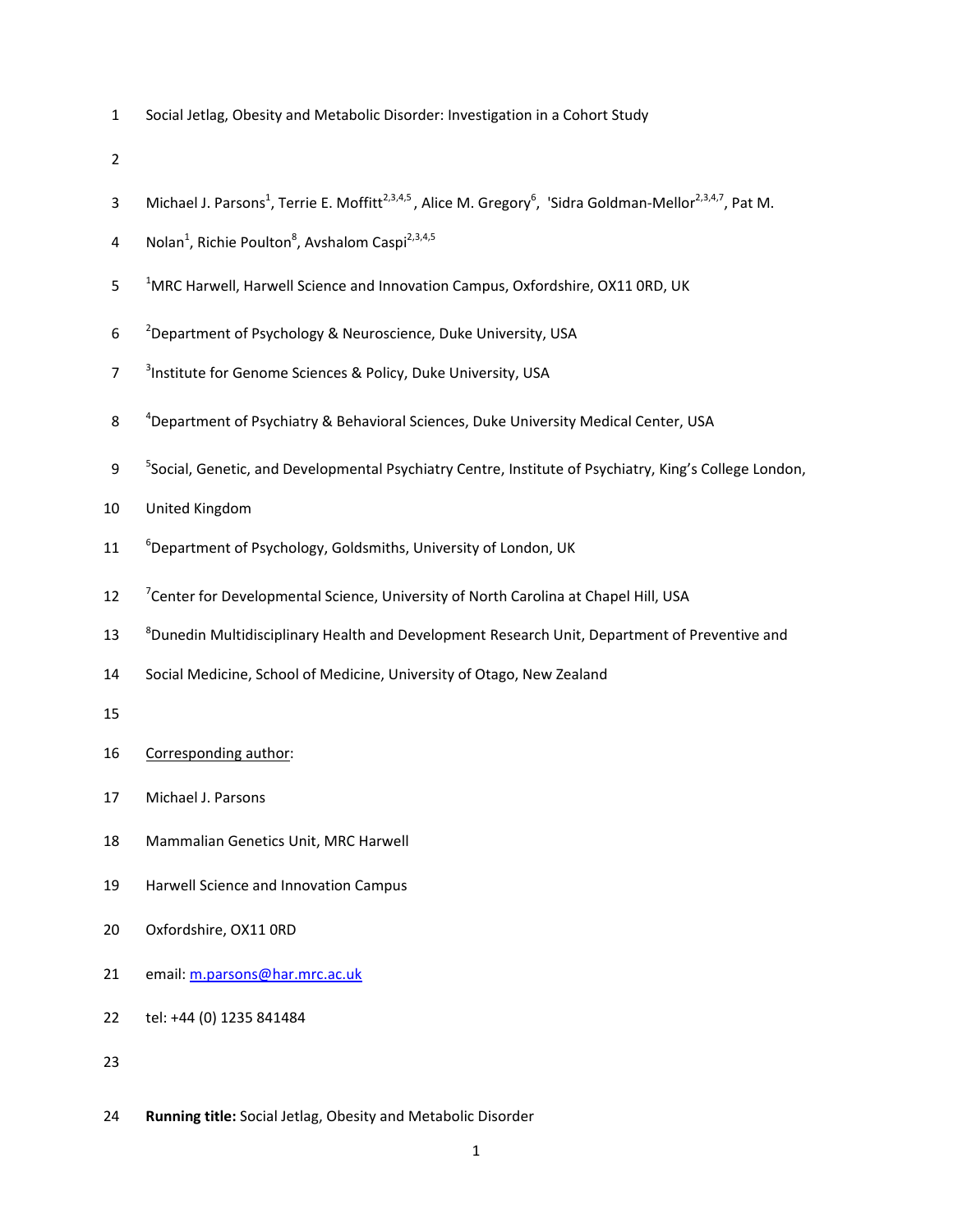25 **Abstract:** 

26 **Background:** Obesity is one of the leading causes of preventable death worldwide. Circadian

27 rhythms are known to control both sleep timing and energy homeostasis, and disruptions in

28 circadian rhythms have been linked with metabolic dysfunction and obesity-associated disease. In

29 previous research, social jetlag, a measure of chronic circadian disruption caused by the discrepancy

30 between our internal versus social clocks, was associated with elevated self-reported Body Mass

31 Index (BMI), possibly indicative of a more generalized association with obesity and metabolic

32 dysfunction.

33 **Methods:** We studied participants from the population-representative Dunedin Longitudinal Study 34 (N = 1037) to determine if social jetlag was associated with clinically assessed measurements of 35 metabolic phenotypes and disease indicators for obesity-related disease; specifically, indicators of 36 inflammation and diabetes.

37 **Results:** Our analysis was restricted to N = 815 non-shift workers in our cohort. Among these 38 participants, we found that social jetlag was associated with numerous clinically assessed measures 39 of metabolic dysfunction and obesity. We distinguished between obese individuals who were 40 metabolically healthy versus unhealthy, and found higher social jetlag levels in metabolically 41 unhealthy obese individuals. Among metabolically unhealthy obese individuals, social jetlag was 42 additionally associated with elevated glycated hemoglobin and an indicator of inflammation. 43 **Conclusions:** The findings are consistent with the possibility that "living against our internal clock" 44 may contribute to metabolic dysfunction and its consequences. These findings suggest the 45 hypothesis that reducing social jetlag might help prevent obesity. Further research aimed at 46 understanding the physiology and social features of social jetlag may inform obesity prevention and 47 have ramifications for policies and practices that contribute to increased social jetlag, such as work 48 schedules and daylight savings time.

49 **Keywords:** Social jetlag, obesity, metabolism, inflammation, diabetes, population cohort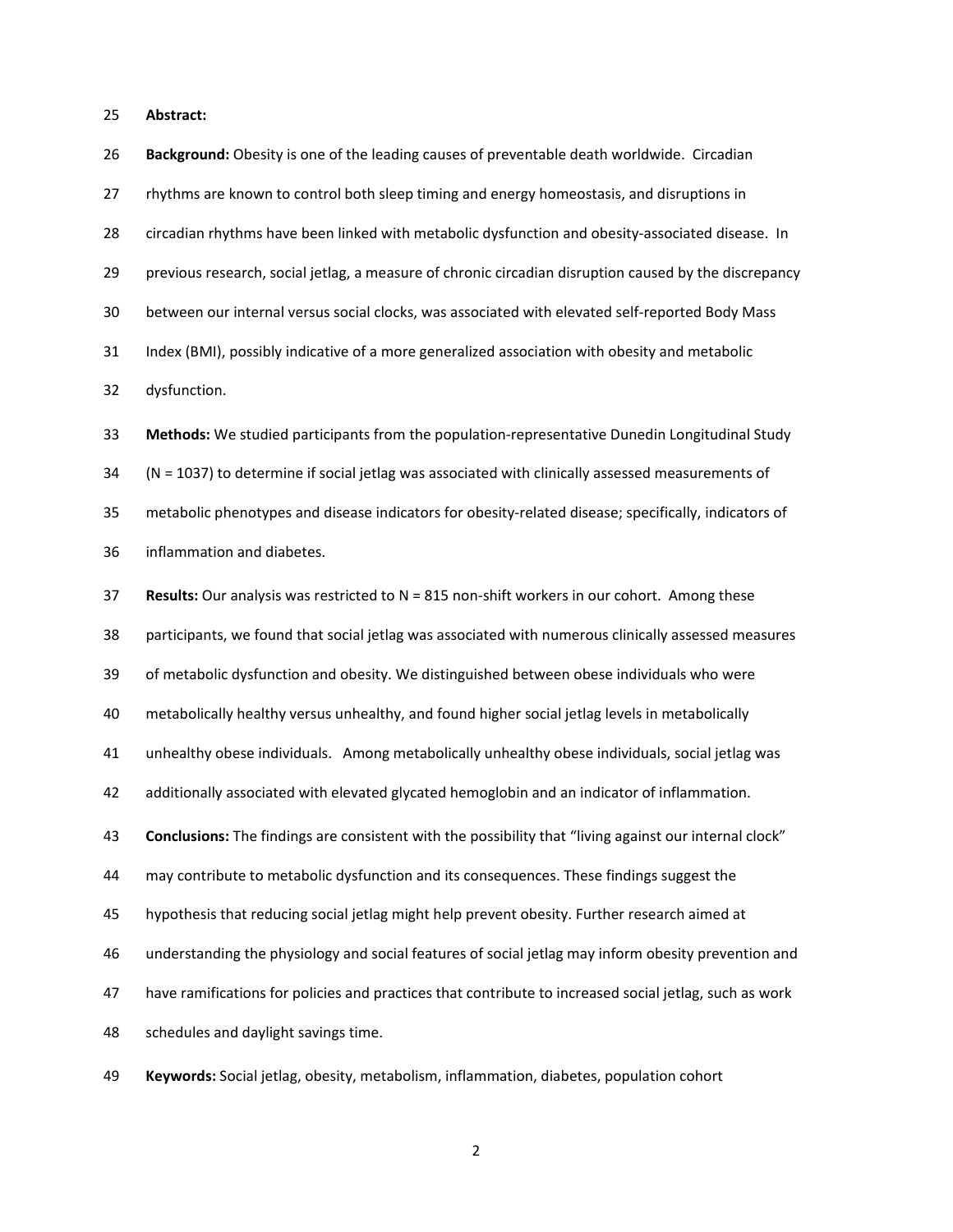#### 50 **INTRODUCTION**

51 Obesity is one of the biggest public health concerns facing industrialized societies (ref. 1-3). 52 Many factors affect the risk for obesity, including sleep duration (ref. 4-8). Circadian output 53 rhythms, including sleep-wake timing, are modified through signals from the internal circadian clock 54 which is in turn synchronized to external environmental cues (ref. 9). The circadian clock is also 55 known to regulate energy metabolism (ref. 10), and disruption of circadian rhythms has been shown 56 to alter obesity and metabolic-associated phenotypes in mice and humans (ref. 11-15).

57 Social jetlag is a measure of the discrepancy in sleep timing between our work days and free 58 days (ref. 16-17). Social jetlag was so named due to the similarity in the time discrepancy for many 59 individuals between work and free days to that of travel-induced jetlag caused by taking a flight to 60 the west on Friday evening and a return flight on Monday morning. Unlike travel-induced jetlag, 61 social jetlag occurs chronically throughout an individual's working life. As travel-induced jetlag 62 results in a misaligned circadian system that in turn causes temporary problems with metabolism, it 63 is likely for social jetlag to have chronic consequences for metabolism, due to the manifestations of a 64 misaligned circadian system. Recently, individuals who have more social jetlag, and thus a greater 65 discrepancy between their internal and social clocks, were found to also have higher self-reported 66 Body Mass Index scores (BMI) in a large European sample (N>65,000) (ref. 14). This association 67 persisted after controlling for sleep duration and sleep timing (chronotype).

68 If social jetlag is not only associated with BMI, but more generally with other measures of 69 obesity and metabolic dysfunction as well as with the health consequences of obesity, then this 70 would be consistent with the hypothesis that our internal clocks being at odds with our external 71 schedules may partially underlie the increased obesity seen in recent decades. This would be in line 72 with a number of studies suggesting that sleep disruptions, including short sleep duration and sleep 73 debt, may be a contributing factor to obesity (ref. 18-19).

74 We studied participants in the population-representative Dunedin Longitudinal Study in 75 order to further explore the link between social jetlag and metabolic dysfunction in three ways. First,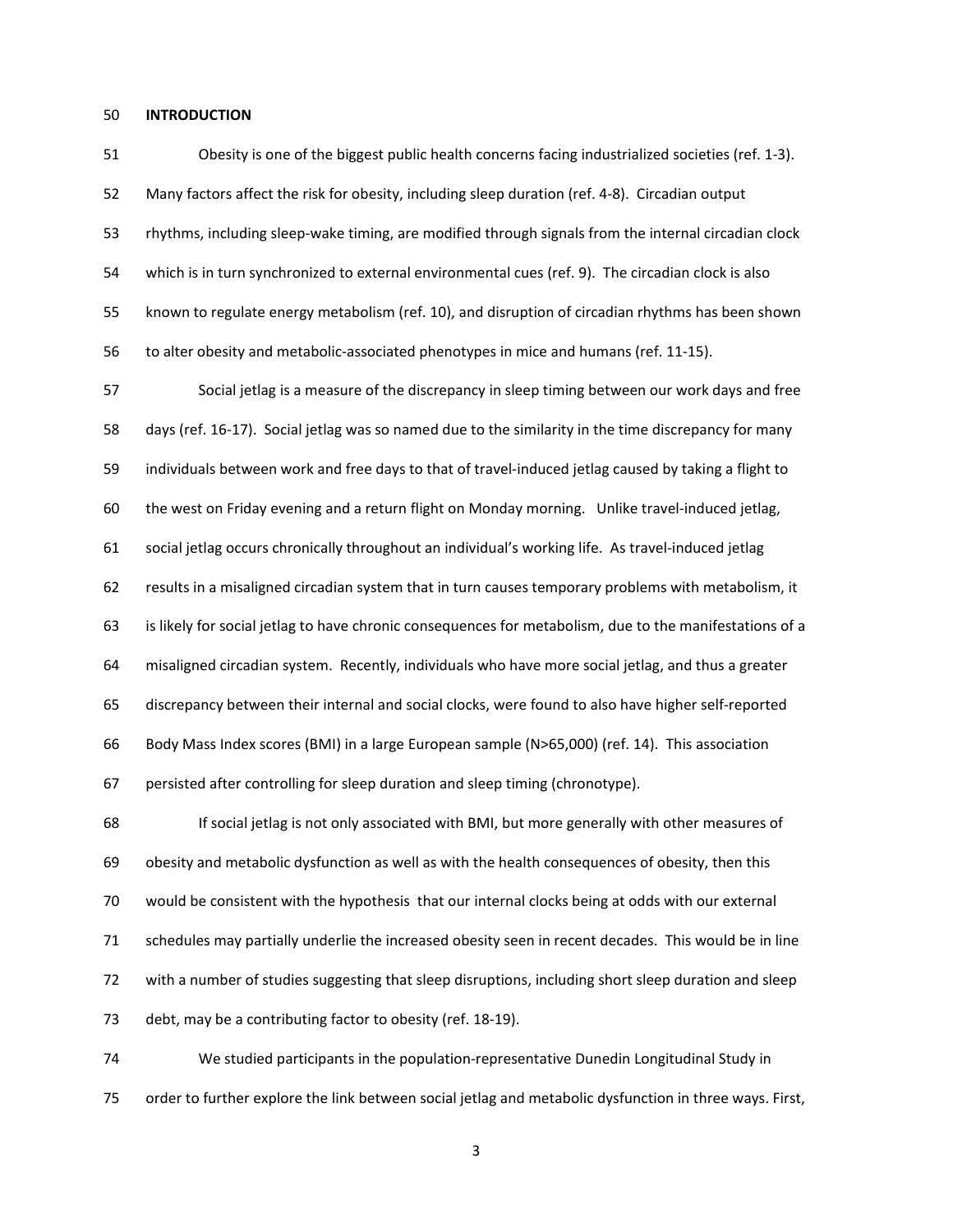76 although our sample is smaller than the original discovery sample, it has the advantage of containing 77 a number of clinically assessed measurements of metabolic phenotypes: BMI, fat mass, waist 78 circumference, obesity and the metabolic syndrome. We were additionally able to control not only 79 for additional sleep measures, but also for lifestyle and demographic factors such as smoking and 80 socioeconomic status. Second, obesity is typically associated with metabolic dysfunction and 81 increased inflammation which have, in turn, been hypothesized to underlie an increased risk for 82 cardiovascular disease and diabetes seen in obese individuals (ref. 20-23). In order to investigate 83 whether social jetlag is also associated with these consequences of obesity, we investigated whether 84 social jetlag was associated with disease indicators for obesity-related disease; specifically, indicators 85 of inflammation and diabetes. Third, recent obesity research has shown that there is a subset of 86 obese individuals who are metabolically healthy (ref. 24). There is controversy about whether or not 87 these metabolically healthy obese individuals are at increased risk of developing cardiovascular 88 disease and dying from related disorders (ref. 24-26). We thus tested whether social jetlag is 89 specifically associated with unhealthy obesity, defined as obese individuals who exhibit at least three 90 risk factors for metabolic syndrome.

91

#### 92 **MATERIALS AND METHODS**

93 **Sample** 

94 Participants are members of the Dunedin Multidisciplinary Health and Development Study, a 95 longitudinal investigation of health and behaviour in a complete birth cohort. Study members 96 (N=1,037; 91% of eligible births; 52% male) were all individuals born between April 1972 and March 97 1973 in Dunedin, New Zealand, who were eligible for the longitudinal study based on residence in 98 the province at age 3 and who participated in the first follow-up assessment at age 3. The cohort 99 represents the full range of socioeconomic status in the general population of New Zealand's South 100 Island and is primarily white (ref. 27). Assessments were carried out at birth and at ages 3, 5, 7, 9, 11,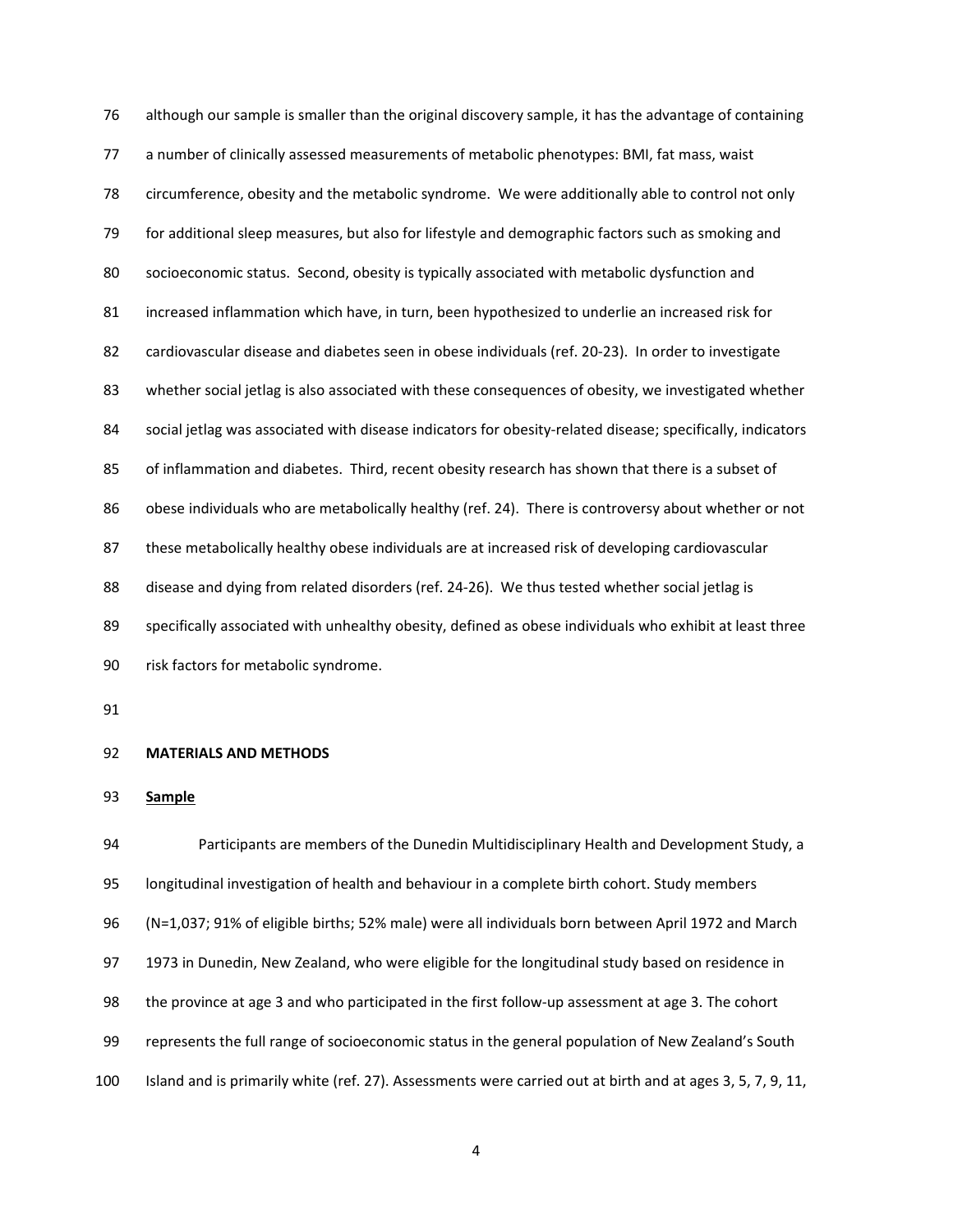101 13, 15, 18, 21, 26, 32, and, most recently, 38 years, when 95% of the 1,007 study members still alive 102 took part. At each assessment wave, study members are brought to the Dunedin research unit for a 103 full day of interviews and examinations. The Otago Ethics Committee approved each phase of the 104 study and informed consent was obtained from all study members. We excluded all shift workers 105 (n=131) as the standard Munich Chronotype Questionnaire (MCTQ) would only provide an estimate 106 of their social jetlag for a single shift and thus may not give an accurate measurement of social jetlag 107 for shift-workers on variable shift schedules. Exclusion of shift workers is standard practice when 108 using the MCTQ (ref. 14,28).

109

## 110 **Sleep duration, chronotype and social jetlag measures**

111 At age 38, the Munich Chronotype Questionnaire was used to assess social jetlag as well as 112 sleep duration and chronotype (ref. 29). Social jetlag, the discrepancy between our internal timing 113 and external timing, was measured by subtracting each participant's midpoint of sleep on work days 114 (MSW) from their midpoint of sleep on free days (MSF). Sleep duration was calculated by averaging 115 the sleep duration on work days and free days, assuming 5 work days and 2 free days a week as 116 standard. Chronotype, the preference in sleep timing, was assessed using sleep-debt-corrected MSF 117 (MSF<sub>sc</sub>) (see (ref. 17)). A detailed protocol for calculating the complete set of MCTQ variables can be 118 found elsewhere (ref. 14). Social jetlag was significantly correlated with chronotype (r = 0.40, *p* < 119 0.01), but not with sleep duration (r = -0.04, *p* = 0.28). The mean social jetlag among participants in 120 our cohort was 0.88 hours with a standard deviation of 0.96 (n=815) (see Supplemental Figure 1). All 121 analyses were conducted using the absolute value of social jetlag.

122

### 123 **Obesity Phenotypes at age 38**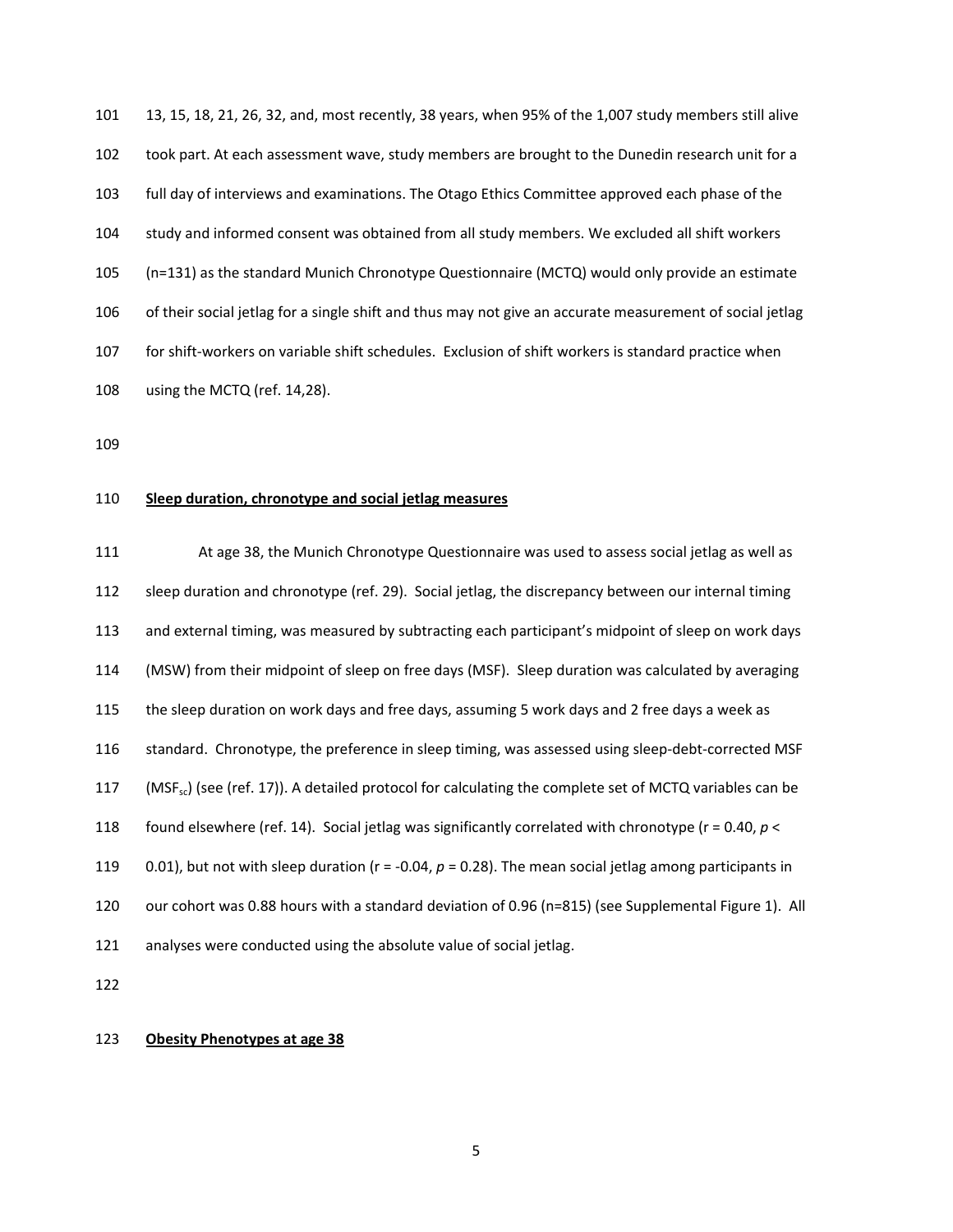124 **Measures of being overweight.** Height was measured to the nearest millimeter using a 125 portable Harpenden Stadiometer (Holtain, Crymych, UK). Weight was recorded to the nearest 0.1kg 126 using calibrated scales. Individuals were weighed in light clothing. BMI was computed as weight 127 (kg)/height ( $m^2$ ). Obesity was defined as BMI≥30. Of the participants, 23.4% (n=192) were obese. 128 Waist circumference (girth) was measured in centimeters. Fat mass was measured using a body 129 composition analyser (Tanita BC 418, Tokyo, Japan) to assess bio-electrical impedance.

130 **Metabolic syndrome.** Metabolic syndrome was assessed from measurements of five 131 biomarkers: (i) high waist circumference (≥88cm for women, ≥102cm for men), (ii) high blood 132 pressure (≥130/85 mmHg), (iii) low high density lipoprotein (HDL) cholesterol (<50mg/dl for women, 133 <40mg/dl for men), (iv) high glycated hemoglobin (≥5.7%), and (v) high triglycerides (≥200 mmol/l). 134 Biomarker assessments have been described in detail previously (ref. 30). Cohort members with 135 high-risk values on three or more biomarkers were defined as having the metabolic syndrome (ref. 136 31). Of the participants, 15.9% met criteria for the metabolic syndrome.

137 **Inflammation**. Elevated systemic inflammation was assessed using high sensitivity assays of 138 C-reactive protein (hsCRP) in blood. HsCRP was measured on a Hitachi 917 analyzer (Roche 139 Diagnostics, GmbH, D-68298, Mannheim, Germany) using a particle enhanced immunoturbidimetric 140 assay. The CDC/AHA definition of high cardiovascular risk (hsCRP>3 mg/L) was adopted to identify 141 the risk group (ref. 32).

142 **Glycated hemoglobin.** Glycated hemoglobin concentrations (expressed as a percentage of 143 total hemoglobin) were measured by ion exchange high performance liquid chromatography 144 (Variant II; Bio-Rad, Hercules, Calif) (coefficient of variation, 2.4%), a method certified by the US 145 National Glycohemoglobin Standardization Program 146 (http://www.missouri.edu/~diabetes/ngsp.html). The American Diabetes Association definition of

147 "pre diabetes" high glycated hemaglobin (>=5.7) was adopted to identify the risk group (ref. 33).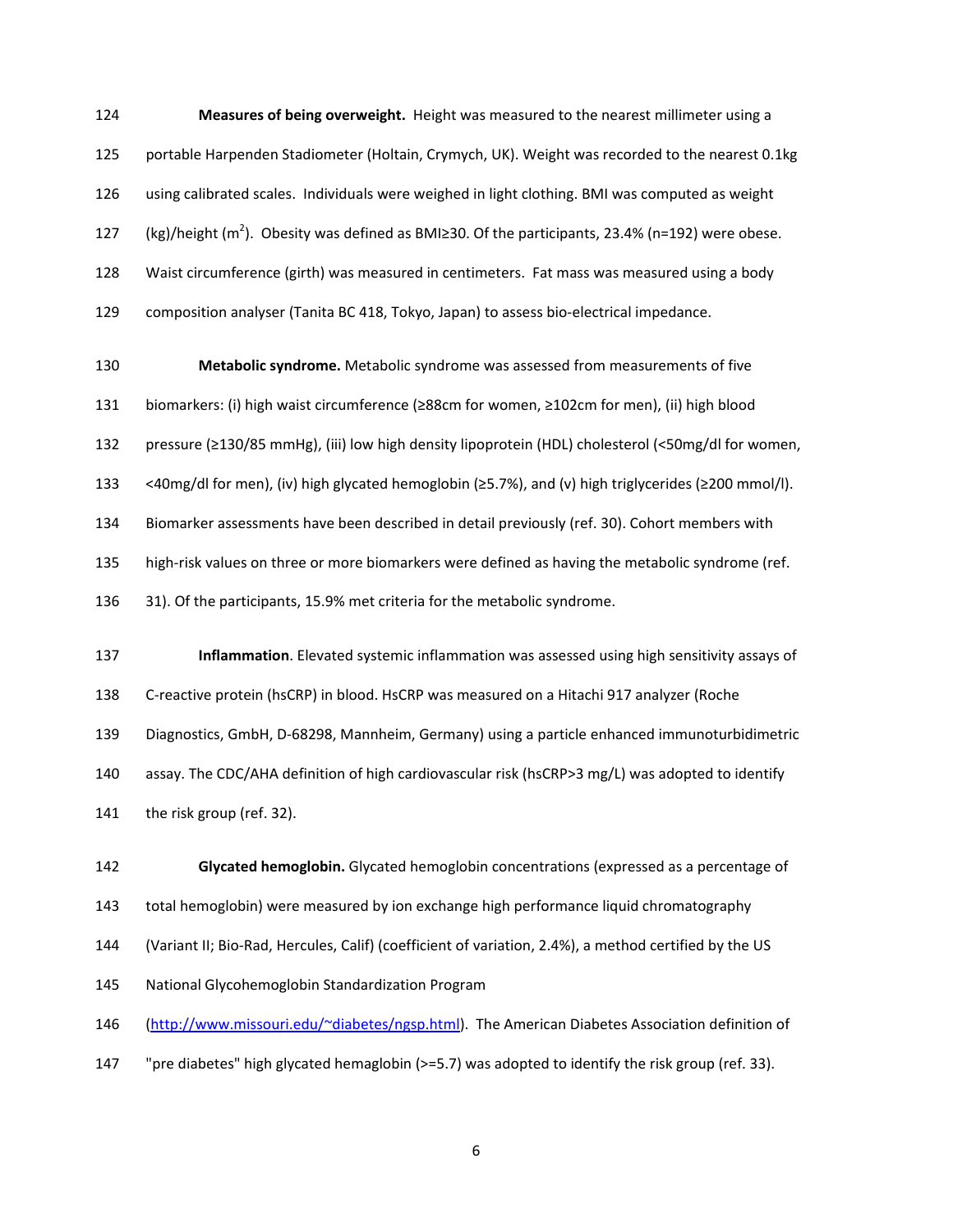148 **Unhealthy obesity**. We created a measure for obesity status with three levels: non-obese, 149 BMI < 30, healthy obese individuals, BMI >=30 but no metabolic syndrome (see above), and 150 unhealthy obese, BMI >=30 and metabolic syndrome. Of the 186 obese individuals, 101 were

151 healthy obese and 85 were unhealthy obese.

152

### 153 **Potentially confounding variables**

154 **Current smoking** was defined as smoking at least 1 cigarette daily for at least 1 month in the 155 previous year (0 = non-smoker, 1= <10/day, 2 = 10-19/day, 3 = 20+/day). Of the participants, 77.3% 156 were non-smokers. Current smoking was included as a potential confounder because it is positively 157 associated with social jetlag (in the Dunedin study, r=0.24, p < 0.0001) and because smoking may 158 keep weight low (ref. 34-35).

159 **Socioeconomic status.** At age 38, study members were asked about their current or most 160 recent occupation. The SES of the study members was measured on a 6-point scale that assessed 161 self-reported occupational status and allocates each occupation to 1 of 6 categories (1 = unskilled 162 laborer, 6 = professional). Homemakers and those not working were pro-rated based on their 163 educational status according to criteria included in the New Zealand Socioeconomic Index (ref. 36). 164 SES was included as a covariate in the analyses because lower social status is linked to greater social 165 jetlag (in the Dunedin Study, r = .17, p < .001) and because of the SES-health gradient (ref. 37).

# 166 **Analysis**

167 We conducted linear regressions for continuous outcomes (BMI, fat mass and waist 168 circumference) and logistic regressions for dichotomous outcomes (obesity and metabolic 169 syndrome). Social jet lag was treated as a continuous variable in all analyses. In model 1, we 170 controlled for social jetlag, sex, chronotype (MSF<sub>sc</sub>), and sleep duration. In model 2, we controlled 171 for the model 1 covariants and additionally added a covariant for smoking. In model 3, we 172 controlled for the model 2 covariants and additionally added a covariant for SES. For linear 173 regression models, we assessed violations of linearity, normality, and homoscedasticity using visual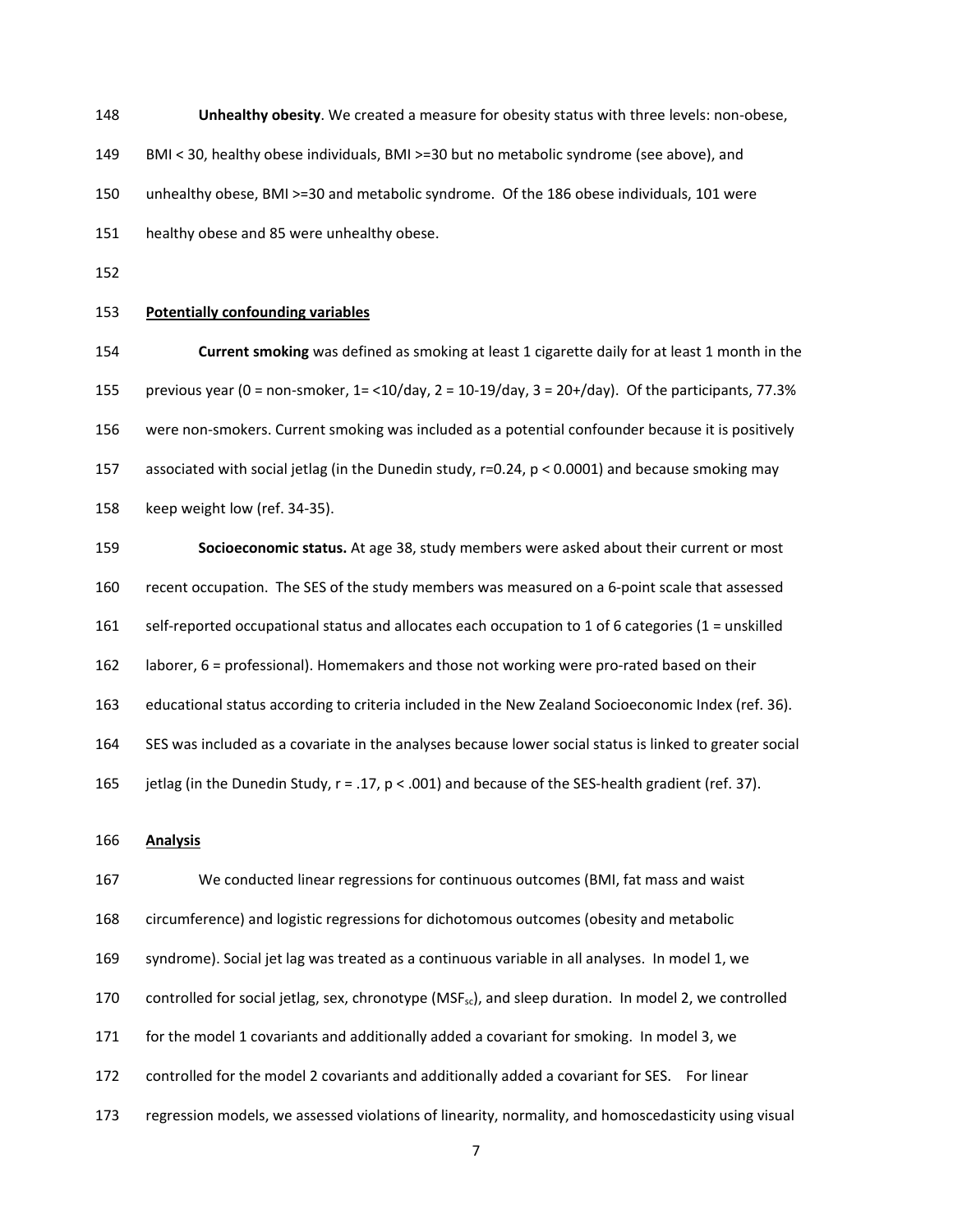174 inspection of histograms, residual-versus-fitted plots, and Q-Q plots, as well as skewness and 175 kurtosis statistics (p < 0.05). All assumptions were met. The variance inflation factor (VIF) score for 176 the covariants used only differed slightly across models and ranged between 1.04 and 1.35. As an 177 example the VIF scores for the covariants in model 3 with fat mass as the dependent variable are as 178 follows: sex (1.06), social jetlag (1.34), MSF<sub>sc</sub> (1.33), sleep duration (1.04), SES (1.18) and current 179 smoking (1.20).

180 We used multinomial logistic regression to determine if social jetlag predicted metabolically 181 unhealthy vs. healthy obesity status. For the biomarkers of inflammation (hsCRP) and diabetes 182 (glycated hemoglobin), we first conducted the analyses as stated above and then repeated them 183 after excluding the remaining healthy obese individuals (n=100).

184 Six individuals had extreme values of social jetlag (values > 5 hours). To address these

185 individuals, we conducted the above analyses both with these individuals removed and with these

186 individuals recoded to a social jetlag score of 5 hours. These two approaches yielded nearly identical

187 results; we present the data with the recoded values.

188 Our study members are still relatively young (age 38) and only a few are taking diabetes

189 medication ( $n = 4$ ) or statins ( $n = 18$ ). Study members were assessed for their use of medications

190 with anti-inflammatory effect, including: systemic steroids, respiratory steroids, nonsteroidal anti-

191 inflammatory drugs, prophylactic aspirin, anti-gout medications, anti-rheumatic medications, and

192 estrogens. Use of anti-inflammatory drugs was not related to social jetlag ( $r = .01$ ,  $p = .68$ ). In

193 sensitivity analyses (via statistical control and via exclusion), we verified that medication use did not

194 influence the statistical or substantive findings reported in this article.

195 All analyses were conducted using SPSS (IBM SPSS Statistics for Windows, Version 22.0.

196 Armonk, NY: IBM Corp).

197

198 **RESULTS**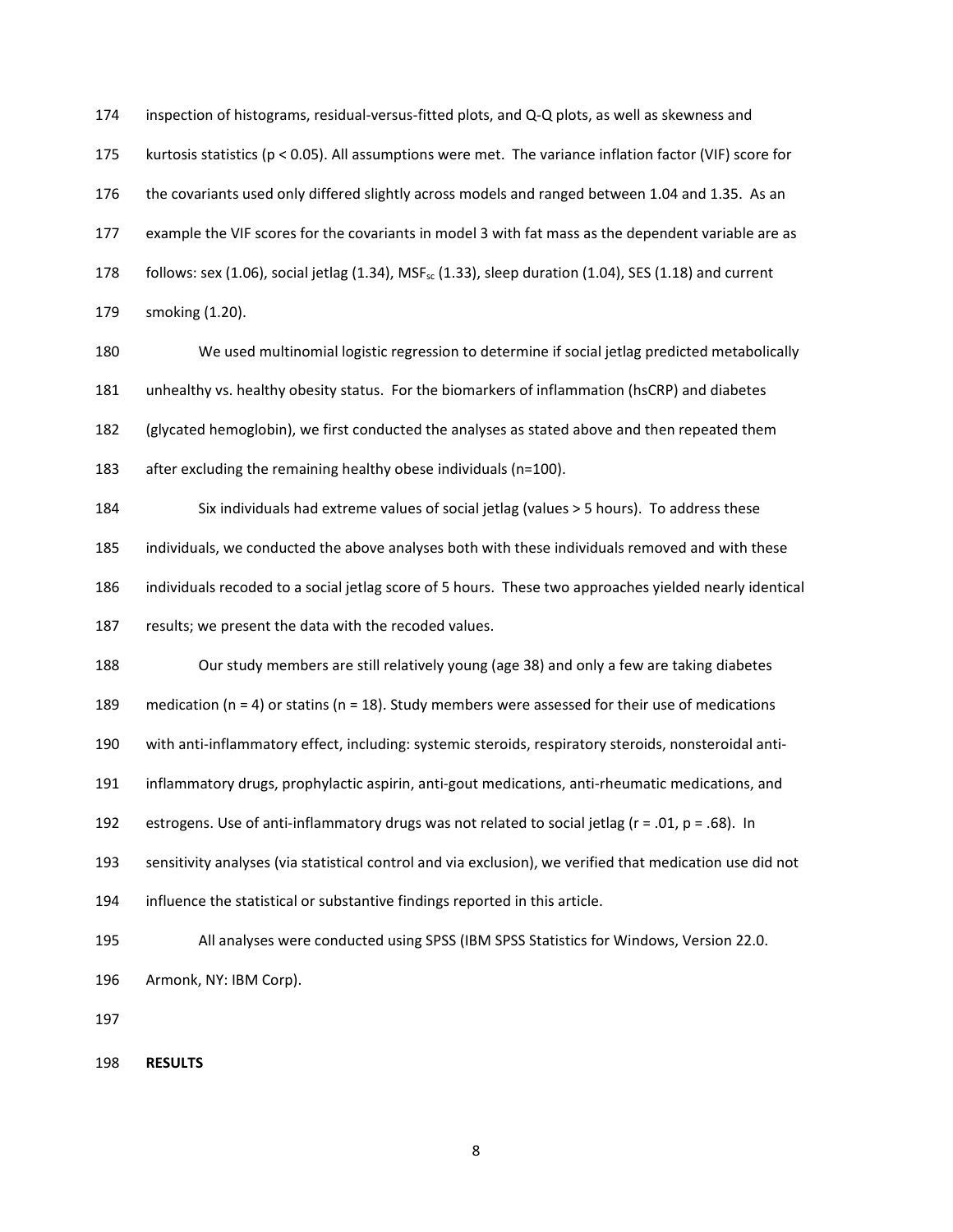199 Social jetlag was significantly associated with overweight phenotypes and phenotypes 200 indexing metabolic dysfunction (**see Figure 1)**, even after taking into account chronotype and sleep 201 duration (**see Table 1**). Individuals with greater social jetlag scores had higher average BMIs (*β* = 0.10 hours/(kg/m<sup>2</sup> 202 ), s.e. = 0.2, p = .012) and more fat mass (*β* = 0.08 hours/kg, s.e. = 0.5, *p* = .031), were 203 more likely to be obese (odds ratio (OR) = 1.2 [95% confidence interval (95% CI): 1.0 to 1.5], *p* = .045) 204 and to meet criteria for the metabolic syndrome (OR = 1.3 [95% CI: 1.0 to 1.6], *p* = .031). There was 205 also a trend for these individuals to have larger waist circumference (*β* = 0.07 hours/cm, s.e. = 5.1, *p*  206 = .052). We thus found that greater social jetlag was generally associated with elevated measures of 207 obesity and metabolic dysfunction.

208 As tobacco smoking has a suppression effect on weight, we added current smoking levels to 209 our statistical models, anticipating that doing so would strengthen the associations between social 210 jetlag and these measures. Consistent with this expectation, in smoking-adjusted models the 211 associations between social jetlag and overweight phenotypes and phenotypes indexing metabolic 212 dysfunction increased in strength by 15-30% (summarized in T**able 2**). We thus found that the 213 suppression effect of smoking on weight was likely masking the association between social jetlag 214 and obesity.

215 Socioeconomic status (SES) is known to predict health outcomes, with people of lower SES 216 generally having worse scores on indicators of health, such as obesity (ref. 38). Additionally, as 217 irregular working hours may be related to occupational status and can affect social jetlag, we added 218 SES to the linear regression models. Overall, social class differences slightly attenuated the 219 associations between social jetlag and both the overweight phenotypes and the phenotypes 220 indexing metabolic dysfunction, although associations with BMI, fat mass, waist circumference and 221 obesity remained significant (summarized in **Table 2**).

222 As social jetlag was a significant predictor of the metabolic measures, we investigated 223 whether it was also associated with biomarkers of inflammation (hsCRP levels), and diabetes 224 (glycated hemoglobin). Although both analyses suggested that individuals with higher social jet lag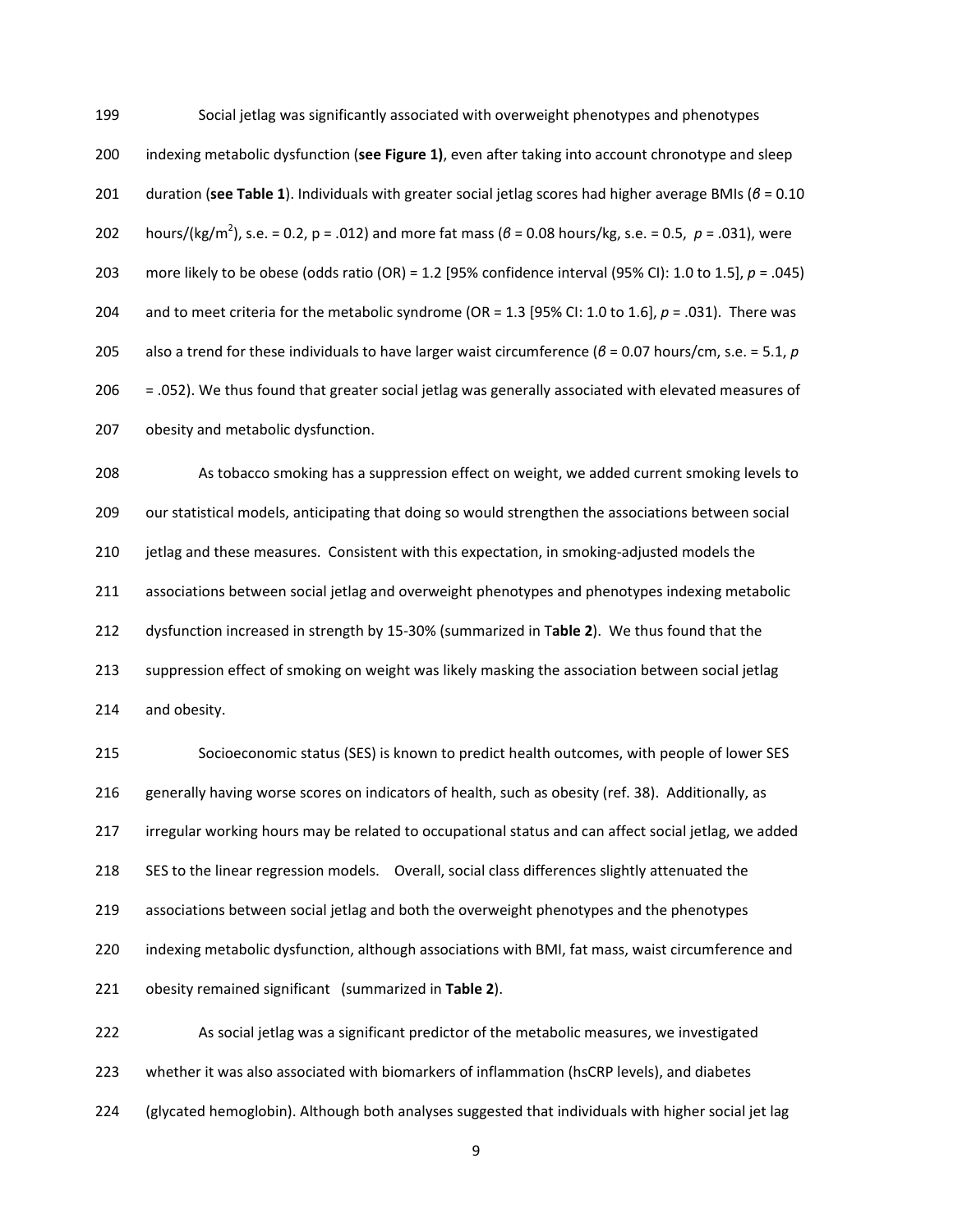225 scores had marginally elevated levels of hsCRP and glycated hemoglobin, the association did not

226 reach significance for hsCRP (OR = 1.2 [95% CI: 1.0 to 1.4],  $p = .12$ ) and there was only a trend

227 towards significance for glycated hemoglobin (OR =  $1.1$  [95% CI:  $1.0$  to  $1.4$ ],  $p = .073$ ).

228 Recent obesity research has suggested it is useful to distinguish between obese individuals 229 who are metabolically healthy versus unhealthy (ref. 24,26). Using metabolic syndrome to 230 differentiate between healthy and unhealthy obese individuals, we conducted a multinomial logistic 231 regression to determine if social jetlag predicted obesity status. We found that social jetlag did 232 predict obesity status such that higher social jetlag levels predicted increased risk for being in the 233 metabolically unhealthy obese group (OR = 1.4 [95% CI: 1.1 to 1.8], *p* = .008, summarized in **figure 2**). 234 High levels of social jetlag did not, however, predict increased risk for being in the metabolically 235 healthy obese group (OR = 1.1 [95% CI: 0.8 to 1.4], *p* = .60).

236 As the healthy obese individuals may not have an increased risk of developing and dying 237 from obesity-related disorders, possibly because they do not have high levels of inflammation and 238 diabetes-related pathophysiology (ref. 24-26), they might be masking associations of social jetlag 239 with biomarkers of inflammation and diabetes in the metabolically unhealthy obese. We thus 240 excluded the healthy obese individuals and re-estimated the associations between social jetlag, 241 hsCRP levels and glycated hemoglobin. Upon removing these individuals we found that individuals 242 with higher social jetlag scores were more likely to have clinically-elevated levels of hsCRP (OR = 1.3 243 [95% CI: 1.0 to 1.6], *p* = .046) and glycated hemoglobin (OR = 1.3 [95% CI: 1.0 to 1.6], *p* = .018), 244 though these associations became weaker once we controlled for smoking ((OR = 1.2 [95% CI: 1.0 to 245 1.5], *p* = .102) and (OR = 1.2 [95% CI: 1.0 to 1.6], *p* = .053), respectively) and SES ((OR = 1.2 [95% CI: 246 1.0 to 1.5], *p* = .092) and (OR = 1.2 [95% CI: 1.0 to 1.5], *p* = .112), respectively) (summarized in **Figure**  247 **3 and Table 3**).

248

249 **DISCUSSION**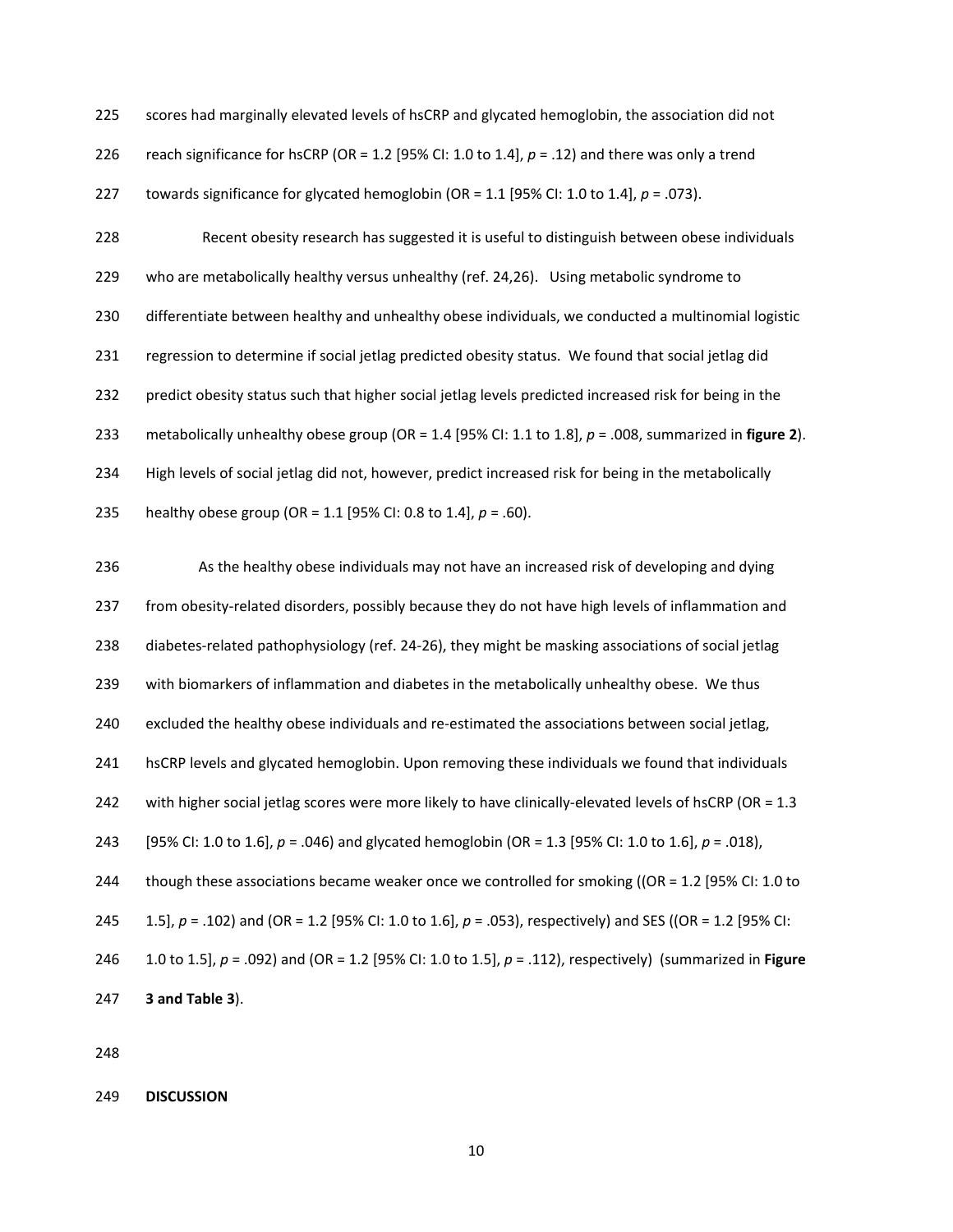250 We successfully replicated the association of social jetlag with BMI in an independent cohort 251 (ref. 14). We additionally found that social jetlag was associated with a number of clinically assessed 252 metabolic measures, albeit modestly. Furthermore, we found that social jetlag was associated with 253 disease indicators for obesity-related disorders, especially in "unhealthy obese" participants. Taken 254 together these data show that social jetlag is likely a risk indicator for both obesity and the 255 metabolic consequences frequently associated with obesity.

256 As social jetlag is a measure of the discrepancy between our internal clock and our external 257 environment, it is possible that circadian disruption underlies these associations. A number of 258 studies have shown that circadian disruption leads to similar metabolic consequences. Sleep 259 restriction and circadian disruption caused decreases in resting metabolic rate, increased plasma 260 glucose concentrations after eating and inadequate pancreatic insulin secretion (ref. 39). Chronic 261 circadian disruption in mice led to metabolic disruption, weight gain, increased leptin and insulin 262 levels (ref. 40-41). Furthermore, disruption of a circadian gene led to the disruption of hepatic lipid 263 homeostasis in mice (ref. 42), while myeloid cell specific disruption of *Per1* and *Per2* expression in 264 mice exacerbates both diet-induced inflammation and insulin resistance (ref. 43). A recent study 265 found that mistimed sleep disrupts the daily regulation of global gene expression in humans (ref. 266 44). As social jetlag disrupts sleep timing, it is thus possible that social jetlag has similar effects on 267 gene expression. Taken together these studies suggest that our findings may be explained by the 268 circadian disruption caused when our internal clocks are at odds with our external schedules, 269 possibly by affecting the timing of gene expression. In addition, it is also likely that social jetlag 270 disrupts healthy habits (e.g., diet) that may compromise health. 271 The nature of our observational design prevents us from making causal inferences. 272 Additionally, reverse causation could in theory apply, if poor health associated with obesity dictates 273 lifestyle choices, such as occupation type, that increase social jetlag. In order to control for potential 274 confounding effects we added both smoking and SES to our statistical models, and found that

275 afterwards social jetlag was still significantly associated with most of the metabolic measures.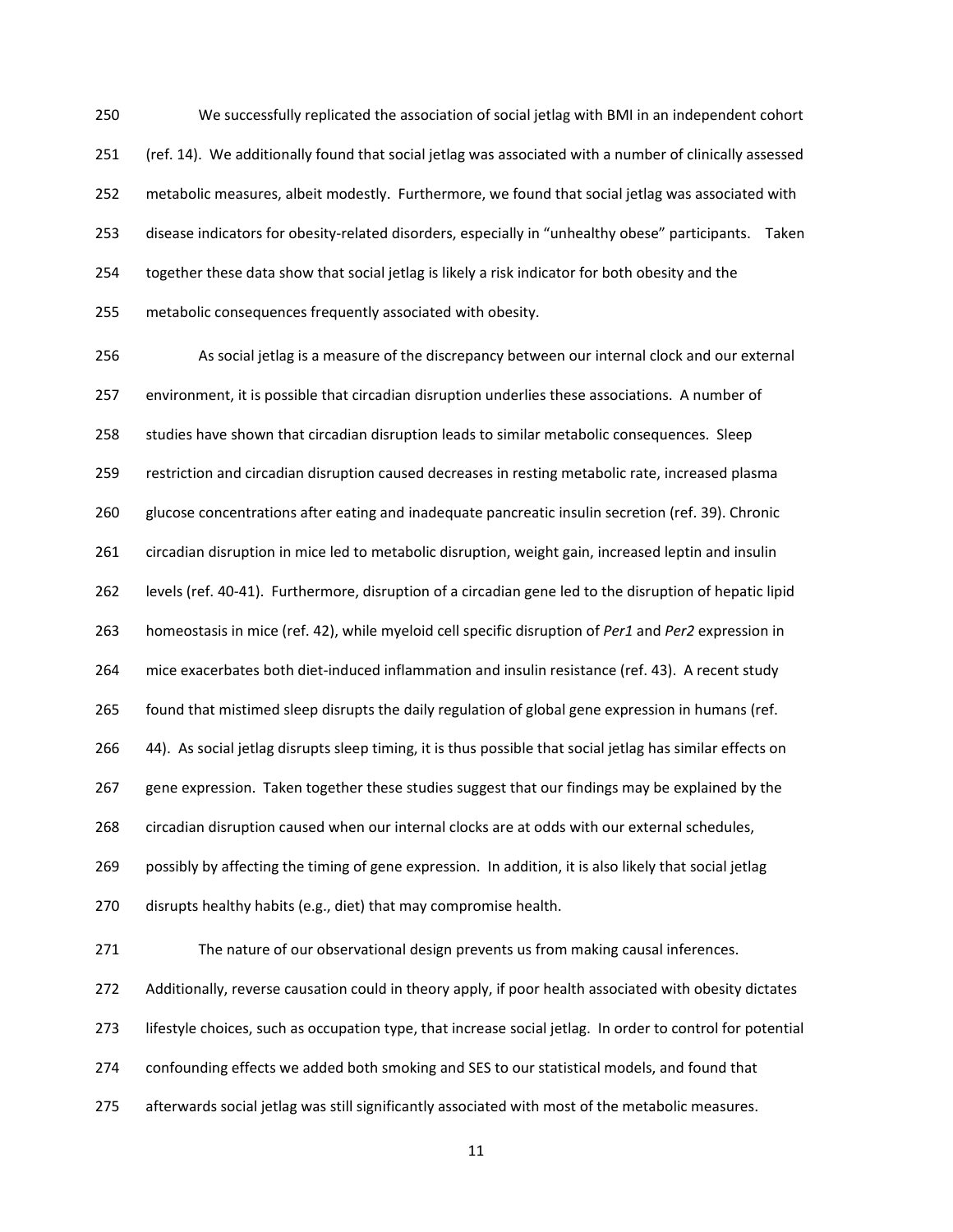276 Interestingly, controlling for smoking increased the strength of the association between social jetlag 277 and the metabolic measures, which is in line with previous findings that nicotine acts as an appetite 278 suppressant and smoking keeps weight low (ref. 34-35). As people with social jetlag have previously 279 been shown to be more likely to smoke (ref. 16), it is important to consider this confound in any 280 future replication studies, particularly as it may mask real associations of social jetlag and metabolic 281 measures. Controlling for SES conversely decreased the strength of these associations, possibly 282 because lower SES is associated with poor health, including obesity (ref. 38).

283 While the obesity epidemic has traditionally been thought to be caused primarily by changes 284 in decreased levels of activity and food marketing, recent research has suggested that a number of 285 alternative factors, including sleep debt and sleep duration, also play a role (ref. 18-19, 40-42). This 286 multi-determinant hypothesis for obesity is compatible with our findings. Moreover, as obesity 287 phenotypes likely have multiple determinants, large effect sizes would not be expected for any 288 single risk factor; it is thus not surprising that the effect sizes associated with social jetlag are 289 relatively modest in size.

290 This is the first study to find that social jetlag is associated with biomarkers for diabetes and 291 inflammation. Given the association of social jetlag with obesity, it is not surprising to find a similar 292 association with inflammation as inflammation has long been known to be associated with obesity 293 (ref. 20). Although we cannot make causal inferences from our data, the fact that on average 294 individuals with a social jetlag of 2 hours had similarly increased CRP levels as those with even higher 295 levels of social jetlag suggests that there may be a threshold of social jetlag required for these 296 associations. Interestingly, a similar threshold-like pattern was seen for both BMI and fat mass. It 297 should be noted that the associations of social jetlag with these biomarkers became weaker or non-298 significant once we controlled for smoking and SES, suggesting that these factors may partially 299 underlie these associations.

300 We additionally found that a higher social jetlag predicted an increased risk for being in the 301 metabolically unhealthy obese group, but not in the metabolically healthy obese group. Regardless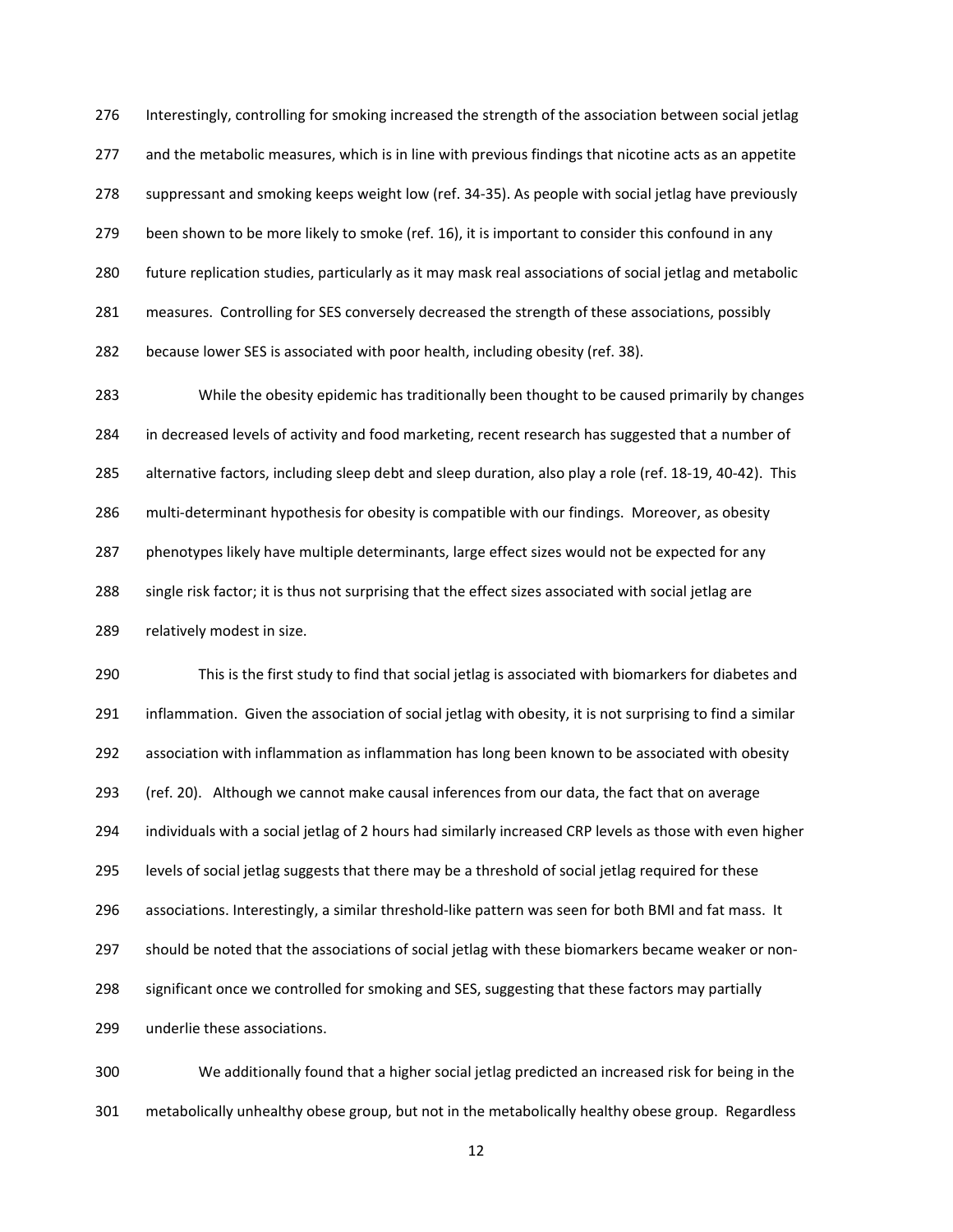- 302 of the causality underlying this association, this finding suggests that an individual's social jetlag may
- 303 be a marker for whether individuals are at risk for obesity with adverse metabolic consequences.
- 304 This points to the need, and potential benefit, of directing health campaigns at social jetlag.
- 305

## 306 **CONCLUSIONS**

- 307 In conclusion, we found that greater social jetlag was associated with unfavorable metabolic 308 symptoms and disease indicators for obesity-related disorders. The findings are compatible with
- 309 evidence that circadian disruption causes unfavorable metabolic symptoms in animals and humans.
- 310 These novel findings are consistent with the hypothesis that the conflict between our internal clocks
- 311 and our external schedules in modern life may be a contributory factor in the recent obesity
- 312 epidemic. Further research aimed at determining the physiological mechanisms underlying these
- 313 associations may give insight into the management of obesity, possibly by altering factors that
- 314 promote social jetlag and by aligning our internal clocks with our social clocks.
- 315

# 316 **ACKNOWLEDGEMENTS**

317 The authors would like to acknowledge Dr. Celine Vetter for her advice on the Munich 318 Chronotype questionnaire. We thank Phil Silva, Dunedin Study founder, data-collection staff, and 319 study members. The work was supported by the followings grants: US-National Institute of Aging 320 grant AG032282, UK Medical Research Council grant MR/K00381X. The Dunedin Multidisciplinary 321 Health and Development Research Unit is supported by the New Zealand Health Research Council. 322 Sidra Goldman-Mellor is supported by a postdoctoral fellowship provided by the National Institute of 323 Child Health and Human Development (T32-HD07376). Michael Parsons was supported by a Medical 324 Research Council Core Grant (Nolan).

325

## 326 **CONFLICT OF INTEREST**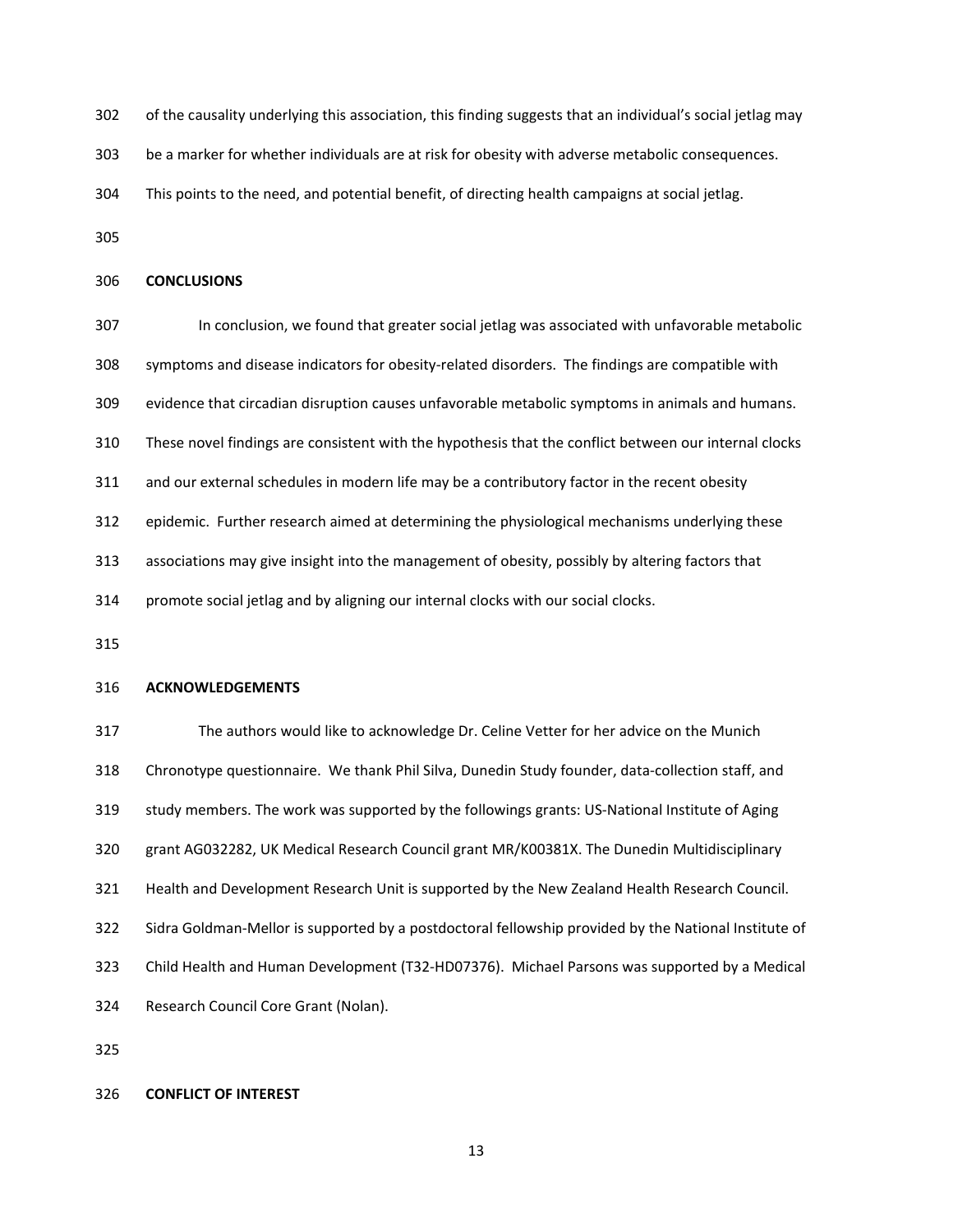327 The authors have no conflicts of interest to report.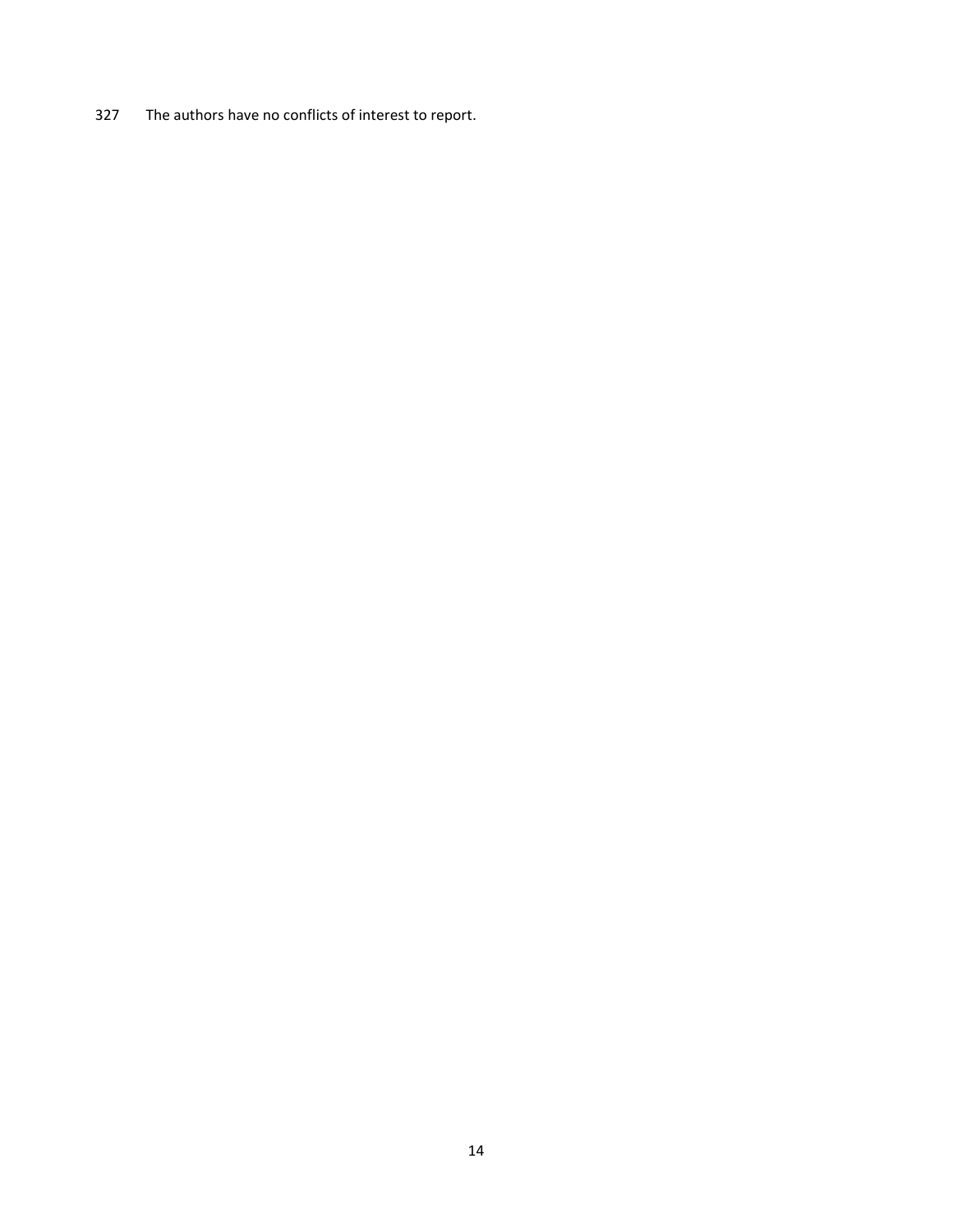| 328 | <b>References</b> |                                                                                                |
|-----|-------------------|------------------------------------------------------------------------------------------------|
| 329 | 1)                | Barness LA, Opitz JM, Gilbert-Barness E. Obesity: genetic, molecular, and environmental        |
| 330 |                   | aspects. Am J Med Genet 2007; 143A: 3016-34.                                                   |
| 331 |                   |                                                                                                |
| 332 | 2)                | Allison DB, Fontaine KR, Manson JE, Stevens J, VanItallie TB. Annual deaths attributable to    |
| 333 |                   | obesity in the United States. JAMA 1999; 282: 1530-8.                                          |
| 334 |                   |                                                                                                |
| 335 | 3)                | Mitchell NS, Catenacci VA, Wyatt HR, Hill JO. Obesity: overview of an epidemic. Psychiatr Clin |
| 336 |                   | North Am 2011; 34: 717-732.                                                                    |
| 337 |                   |                                                                                                |
| 338 | 4)                | Taheri S, Lin L, Austin D, Young T, Mignot E. Short sleep duration is associated with reduced  |
| 339 |                   | leptin, elevated ghrelin, and increased body mass index. PLoS Med 2004; 1: e62.                |
| 340 |                   |                                                                                                |
| 341 | 5)                | Bjorvatn B, Sagen IM, Øyane N, Waage S, Fetveit A, Pallesen S et al. The association           |
| 342 |                   | between sleep duration, body mass index and metabolic measures in the Hordaland Health         |
| 343 |                   | Study. J Sleep Res 2007; 16: 66-76.                                                            |
| 344 |                   |                                                                                                |
| 345 | 6)                | Lauderdale DS, Knutson KL, Rathouz PJ, Yan LL, Hulley SB, Liu K. Cross-sectional and           |
| 346 |                   | longitudinal associations between objectively measured sleep duration and body mass            |
| 347 |                   | index: the CARDIA Sleep Study. Am J Epidemiol 2009; 170: 805-813.                              |
| 348 |                   |                                                                                                |
| 349 | 7)                | Watson NF, Buchwald D, Vitiello MV, Noonan C, Goldberg J. A twin study of sleep duration       |
| 350 |                   | and body mass index. J Clin Sleep Med 2010; 6: 11-17.                                          |
| 351 |                   |                                                                                                |
| 352 | 8)                | Nielsen LS, Danielsen KV, Sørensen TI. Short sleep duration as a possible cause of obesity:    |
| 353 |                   | critical analysis of the epidemiological evidence. Obes Rev 2011; 12: 78-92.                   |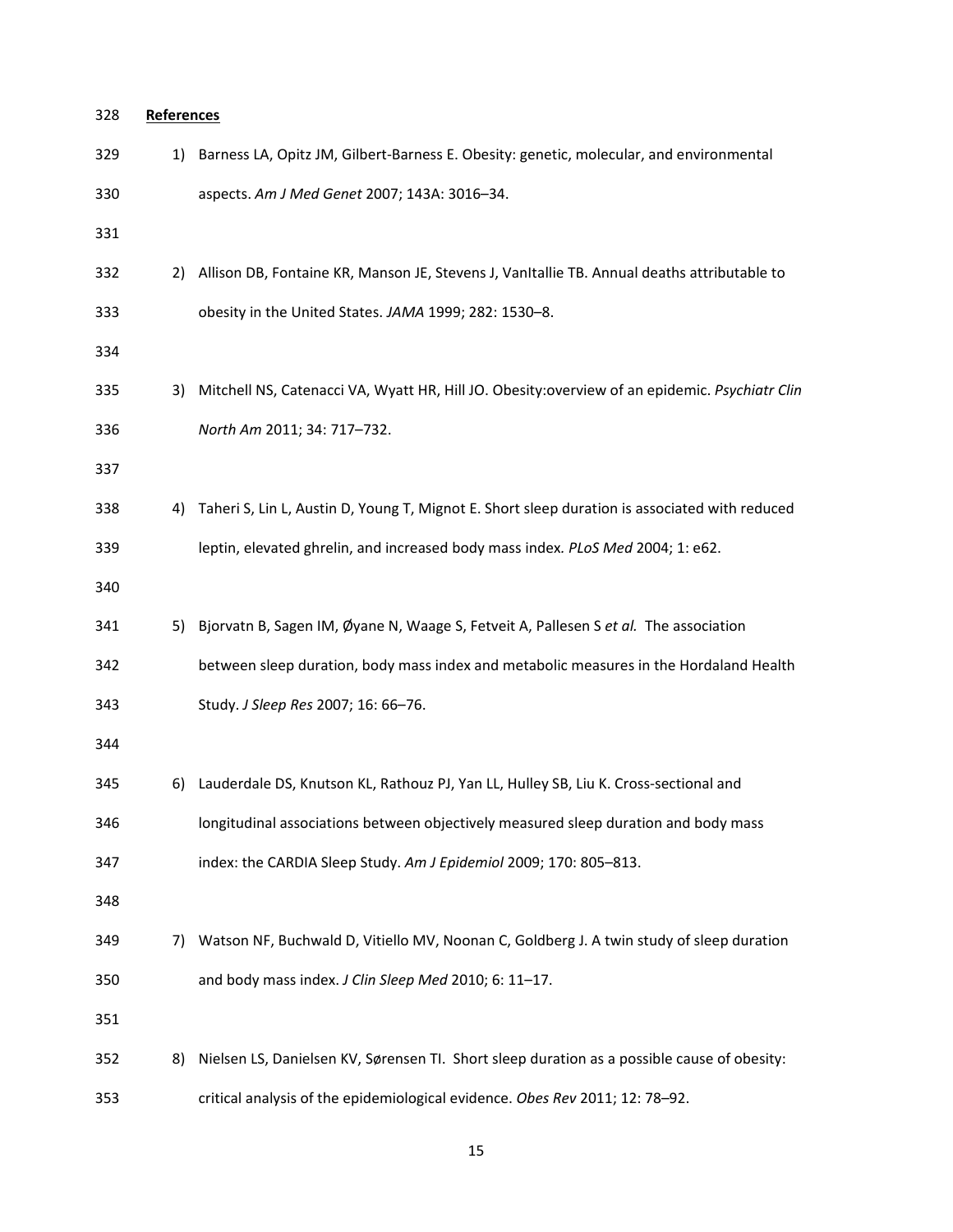| 354 |                                                                                                  |
|-----|--------------------------------------------------------------------------------------------------|
| 355 | Borbély AA. A two process model of sleep regulation. Hum Neurobiol 1982; 1: 195-204.<br>9)       |
| 356 |                                                                                                  |
| 357 | 10) Marcheva B, Ramsey KM, Buhr ED, Kobayashi Y, Su H, Ko CH, et al. Disruption of the clock     |
| 358 | components CLOCK and BMAL1 leads to hypoinsulinaemia and diabetes. Nature 2010; 466:             |
| 359 | 627-631.                                                                                         |
| 360 |                                                                                                  |
| 361 | 11) Bass J, Takahashi JS. Circadian integration of metabolism and energetics. Science 2010; 330: |
| 362 | 1349-1354.                                                                                       |
| 363 |                                                                                                  |
| 364 | 12) Green CB, Takahashi JS, Bass J. The meter of metabolism. Cell 2008; 134: 728-742.            |
| 365 |                                                                                                  |
| 366 | 13) Scheer FAJL, Hilton MF, Mantzoros CS, Shea SA. Adverse metabolic and cardiovascular          |
| 367 | consequences of circadian misalignment. Proc Natl Acad Sci USA 2009; 106: 4453-4458.             |
| 368 |                                                                                                  |
| 369 | 14) Roenneberg T, Allebrandt KV, Merrow M, Vetter C. Social jetlag and obesity. Curr Biol 2012;  |
| 370 | 22: 939-43.                                                                                      |
| 371 |                                                                                                  |
| 372 | 15) Reutrakul S, Van Cauter E. Interactions between sleep, circadian function, and glucose       |
| 373 | metabolism: implications for risk and severity of diabetes. Ann N Y Acad Sci. 2014; 1311:        |
| 374 | 151-73.                                                                                          |
| 375 |                                                                                                  |
| 376 | 16) Wittmann M, Dinich J, Merrow M, Roenneberg T. Social jetlag: misalignment of biological      |
| 377 | and social time. Chronobiol Int 2006; 23: 497-509.                                               |
| 378 |                                                                                                  |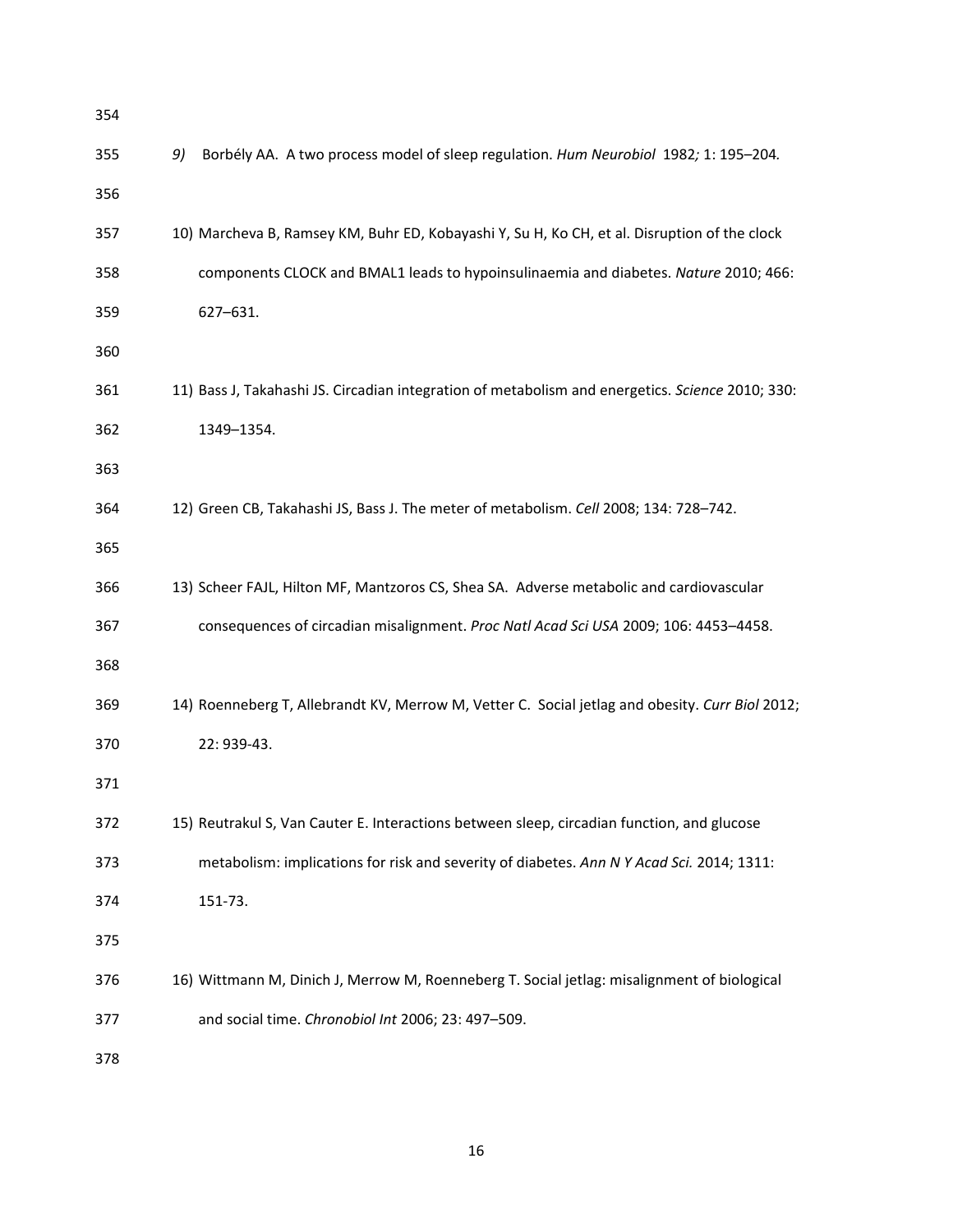| 379 | 17) Roenneberg T, Kuehnle T, Juda M, Kantermann T, Allebrandt K, Gordijn M, et al.                 |
|-----|----------------------------------------------------------------------------------------------------|
| 380 | Epidemiology of the human circadian clock. Sleep Med Rev 2007; 11: 429-438.                        |
| 381 |                                                                                                    |
| 382 | 18) Keith SW, Redden DT, Katzmarzyk PT, Boggiano MM, Hanlon EC, Benca RM, et al.Putative           |
| 383 | contributors to the secular increase in obesity: exploring the roads less traveled. Int J Obes     |
| 384 | 2006; 30: 1585-94.                                                                                 |
| 385 |                                                                                                    |
| 386 | 19) McAllister EJ, Dhurandhar NV, Keith SW, Aronne LJ, Barger J, Baskin M, et al. Ten putative     |
| 387 | contributors to the obesity epidemic. Crit Rev Food Sci Nutr 2009; 49: 868-913.                    |
| 388 |                                                                                                    |
| 389 | 20) Visser M, Bouterm LM, McQuillan GM, Wener MH, Harris TB Elevated C-reactive protein            |
| 390 | levels in overweight and obese adults. JAMA 1999; 282: 2131-5.                                     |
| 391 |                                                                                                    |
| 392 | 21) Kip KE, Marroquin OC, Kelley DE, Johnson BD, Kelsey SF, Shaw LJ, et al. Clinical importance of |
| 393 | obesity versus the metabolic syndrome in cardiovascular risk in women: a report from the           |
| 394 | Women's Ischemia Syndrome Evaluation (WISE) study. Circulation 2004; 109: 706-13.                  |
| 395 |                                                                                                    |
| 396 | 22) Gregor MF, Hotamisligil GS. Inflammatory mechanisms in obesity. Annu Rev Immunol 2011;         |
| 397 | 29: 415-45.                                                                                        |
| 398 |                                                                                                    |
| 399 | 23) Phillips CM, Perry IJ Does Inflammation Determine Metabolic Health Status in Obese and         |
| 400 | Nonobese Adults? J Clin Endocrinol Metab 2013; 98: E1610-9.                                        |
| 401 |                                                                                                    |
| 402 | 24) Blüher M. The distinction of metabolically 'healthy' from 'unhealthy' obese individuals. Curr  |
| 403 | Opin Lipidol 2010; 21: 38-43.                                                                      |
| 404 |                                                                                                    |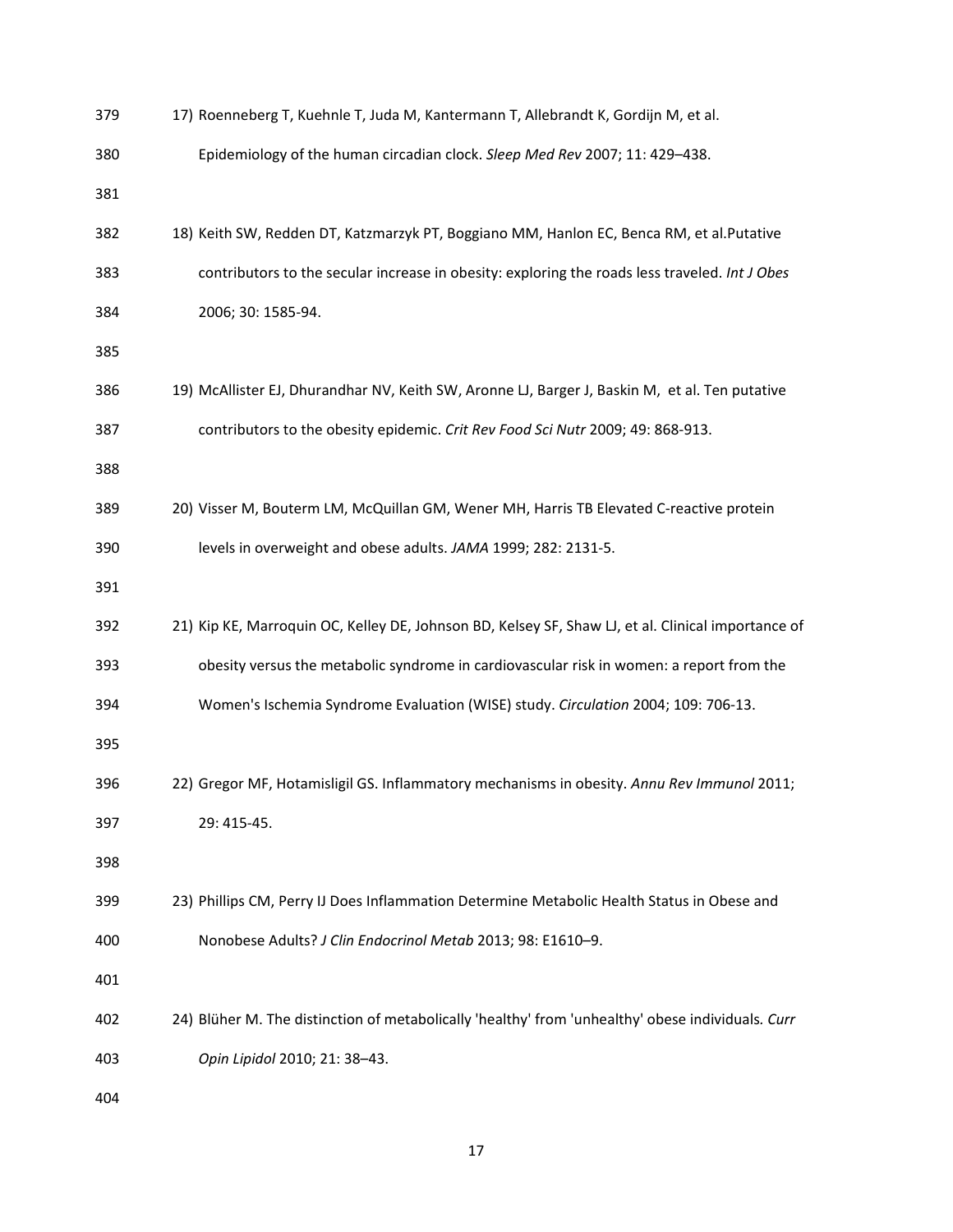| 405 | 25) Hamer M, Stamatakis E. Metabolically healthy obesity and risk of all-cause and                  |
|-----|-----------------------------------------------------------------------------------------------------|
| 406 | cardiovascular disease mortality. J Clin Endocrinol Metab 2012; 97: 2482-8.                         |
| 407 |                                                                                                     |
| 408 | 26) Kramer CK, Zinman B, Retnakaran R. Are Metabolically Healthy Overweight and Obesity             |
| 409 | Benign Conditions?: A Systematic Review and Meta-analysis. Ann Intern Med 2013; 159: 758-           |
| 410 | 69.                                                                                                 |
| 411 |                                                                                                     |
| 412 | 27) Moffitt TE, Caspi A, Rutter M, Silva PA. (eds.) Sex differences in antisocial behavior: Conduct |
| 413 | disorder, delinquency, and violence in the Dunedin longitudinal study. Cambridge: Cambridge         |
| 414 | University Press, 2001.                                                                             |
| 415 |                                                                                                     |
| 416 | 28) Juda M, Vetter C, Roenneberg T. Chronotype modulates sleep duration, sleep quality, and         |
| 417 | social jet lag in shift-workers. J Biol Rhythms 2013; 28: 141-51.                                   |
| 418 |                                                                                                     |
| 419 | 29) Roenneberg T, Wirz-Justice A, Merrow M. Life between clocks: daily temporal patterns of         |
| 420 | human chronotypes. J Biol Rhythms 2003; 18: 80-90.                                                  |
| 421 |                                                                                                     |
| 422 | 30) Belsky DW, Caspi A, Goldman-Mellor S, Meier MH, Poulton R, Moffitt TE. Is Obesity               |
| 423 | Associated With a Decline in Intelligence Quotient During the First Half of the Life Course?        |
| 424 | Am J Epidemiol 2013; 178: 1461-8.                                                                   |
| 425 |                                                                                                     |
| 426 | 31) Alberti KG, Eckel RH, Grundy SM, Zimmet PZ, Cleeman JI, Donato KA, et al. Harmonizing the       |
| 427 | metabolic syndrome: a joint interim statement of the International Diabetes Federation Task         |
| 428 | Force on Epidemiology and Prevention; National Heart, Lung, and Blood Institute; American           |
| 429 | Heart Association; World Heart Federation; International Atherosclerosis Society; and               |
| 430 | International Association for the Study of Obesity. Circulation 2009; 120: 1640-5.                  |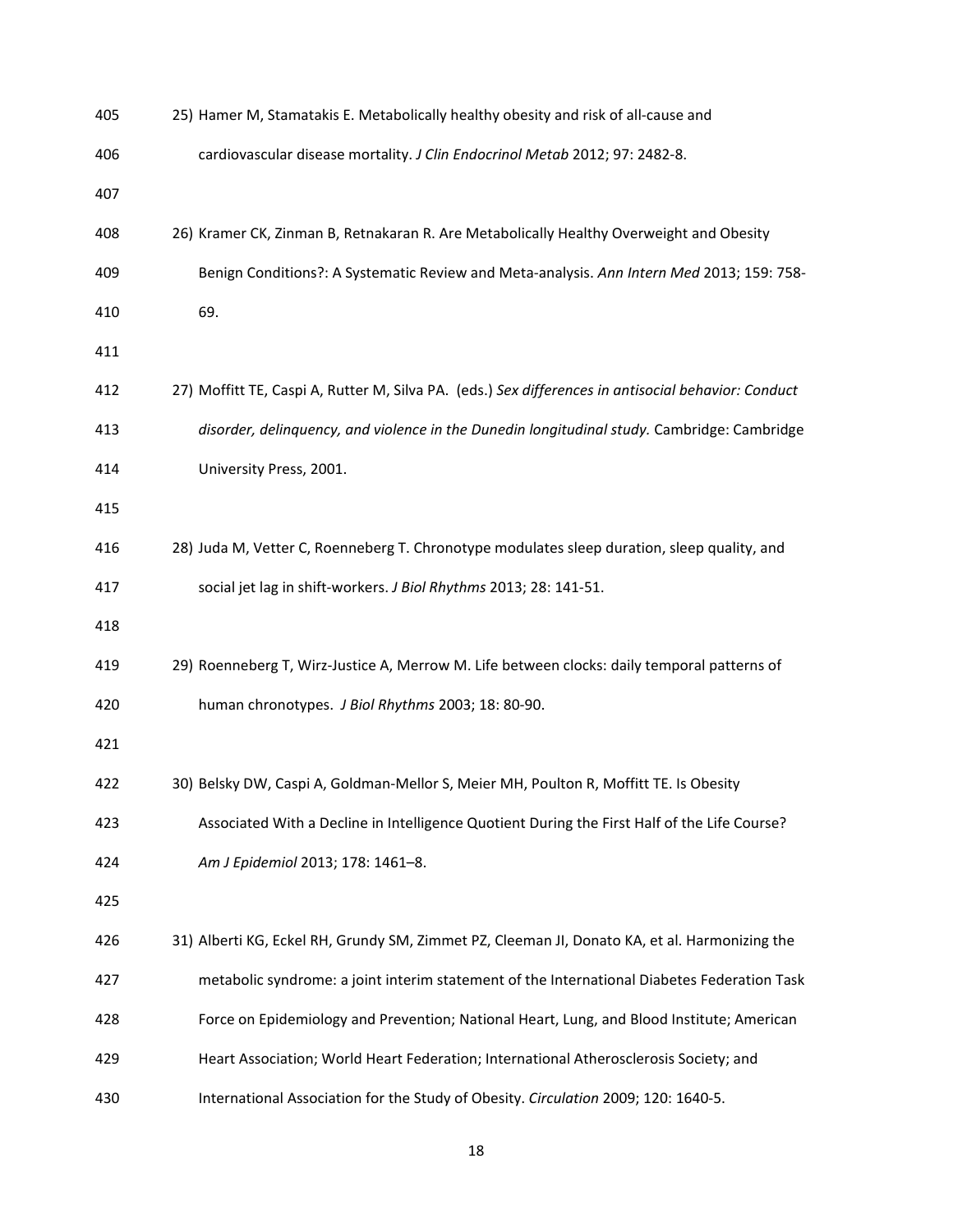| 432 | 32) Pearson TA, Mensah GA, Alexander RW, Anderson JL, Cannon RO, Criqui M, et al. Markers of   |
|-----|------------------------------------------------------------------------------------------------|
| 433 | inflammation and cardiovascular disease: application to clinical and public health practice: A |
| 434 | statement for healthcare professionals from the Centers for Disease Control and Prevention     |
| 435 | and the American Heart Association. Circulation 2003; 107: 499-511.                            |
| 436 |                                                                                                |
| 437 | 33) American Diabetes Association. Standards of medical care in diabetes-2012. Diabetes Care.  |
| 438 | 2012; 35: S13, table 3.                                                                        |
| 439 |                                                                                                |
| 440 | 34) Grunberg NE. Nicotine as a psychoactive drug: appetite regulation. Psychopharmacol Bull    |
| 441 | 1986; 22: 875-81.                                                                              |
| 442 |                                                                                                |
| 443 | 35) Jo YH, Talmage DA, Role LW. Nicotinic receptor-mediated effects on appetite and food       |
| 444 | intake. J Neurobiol 2002; 53: 618-32.                                                          |
| 445 |                                                                                                |
| 446 | 36) Milne B, Byun U, Lee A. New Zealand Socio-economic Index 2006 (NZSEI-06). An update and    |
| 447 | revision of the New Zealand Socio-economic Index of Occupational Status. 2013 Available        |
| 448 | from www.stats.govt.nz.                                                                        |
| 449 |                                                                                                |
| 450 | 37) Adler NE, Boyce T, Chesney MA, Cohen S, Folkman S, Kahn RL, et al. Socioeconomic status    |
| 451 | and health. The challenge of the gradient. Am Psychol. 1994; 49:15-24.                         |
| 452 |                                                                                                |
| 453 | 38) McLaren L. Socioeconomic status and obesity. Epidemiol Rev 2007; 29: 29-48.                |
| 454 |                                                                                                |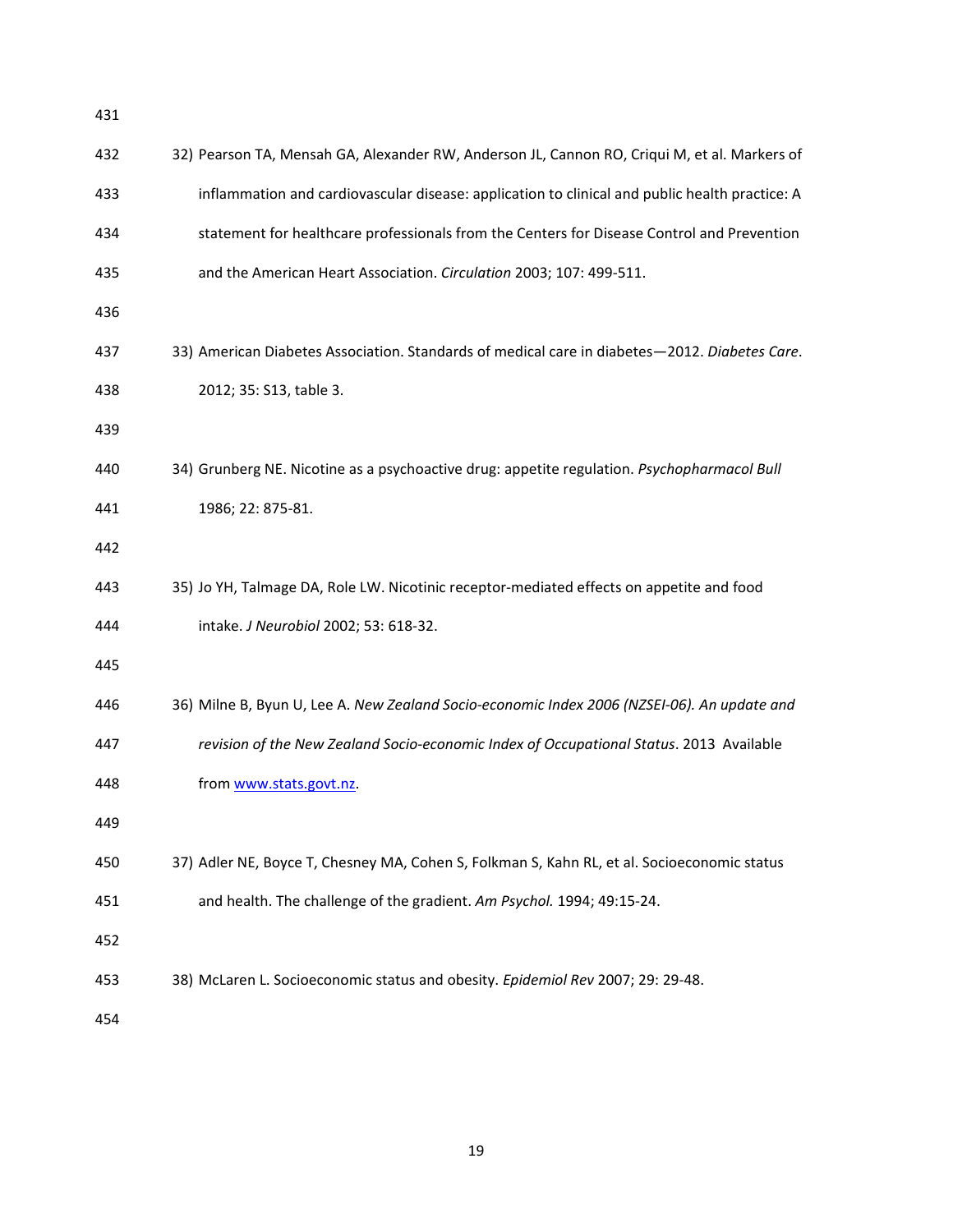| 455 | 39) Buxton OM, Cain SW, O'Connor SP, Porter JH, Duffy JF, Wang W, et al. Adverse metabolic         |
|-----|----------------------------------------------------------------------------------------------------|
| 456 | consequences in humans of prolonged sleep restriction combined with circadian                      |
| 457 | disruption. Sci Transl Med 2012; 4: 129ra43.                                                       |
| 458 |                                                                                                    |
| 459 | 40) Karatsoreos IN, Bhagat S, Bloss EB, Morrison JH, McEwen BS. Disruption of circadian clocks     |
| 460 | has ramifications for metabolism, brain, and behavior. Proc. Natl Acad Sci USA 2011; 108:          |
| 461 | 1657-62.                                                                                           |
| 462 |                                                                                                    |
| 463 | 41) Barclay JL, Husse J, Bode B, Naujokat N, Meyer-Kovac J, Schmid SM, et al. Circadian            |
| 464 | desynchrony promotes metabolic disruption in a mouse model of shiftwork. PLoS One. 2012;           |
| 465 | 7: e37150.                                                                                         |
| 466 |                                                                                                    |
| 467 | 42) Feng D, Liu T, Sun Z, Bugge A, Mullican SE, Alenghat T, et al. A circadian rhythm orchestrated |
| 468 | by histone deacetylase 3 controls hepatic lipid metabolism. Science 2011; 331: 1315-9.             |
| 469 |                                                                                                    |
| 470 | 43) Xu H, Li H, Woo SL, Kim SM, Shende VR, Neuendorff N, et al. Myeloid Cell-specific Disruption   |
| 471 | of Period1 and Period2 Exacerbates Diet-induced Inflammation and Insulin Resistance. J Biol        |
| 472 | Chem. 2014; 289:16374-16388.                                                                       |
| 473 |                                                                                                    |
| 474 | 44) Archer SN, Laing EE, Möller-Levet CS, van der Veen DR, Bucca G, Lazar AS, et al. Mistimed      |
| 475 | sleep disrupts circadian regulation of the human transcriptome. Proc Natl Acad Sci USA             |
| 476 | 2014; 111: E682-91.                                                                                |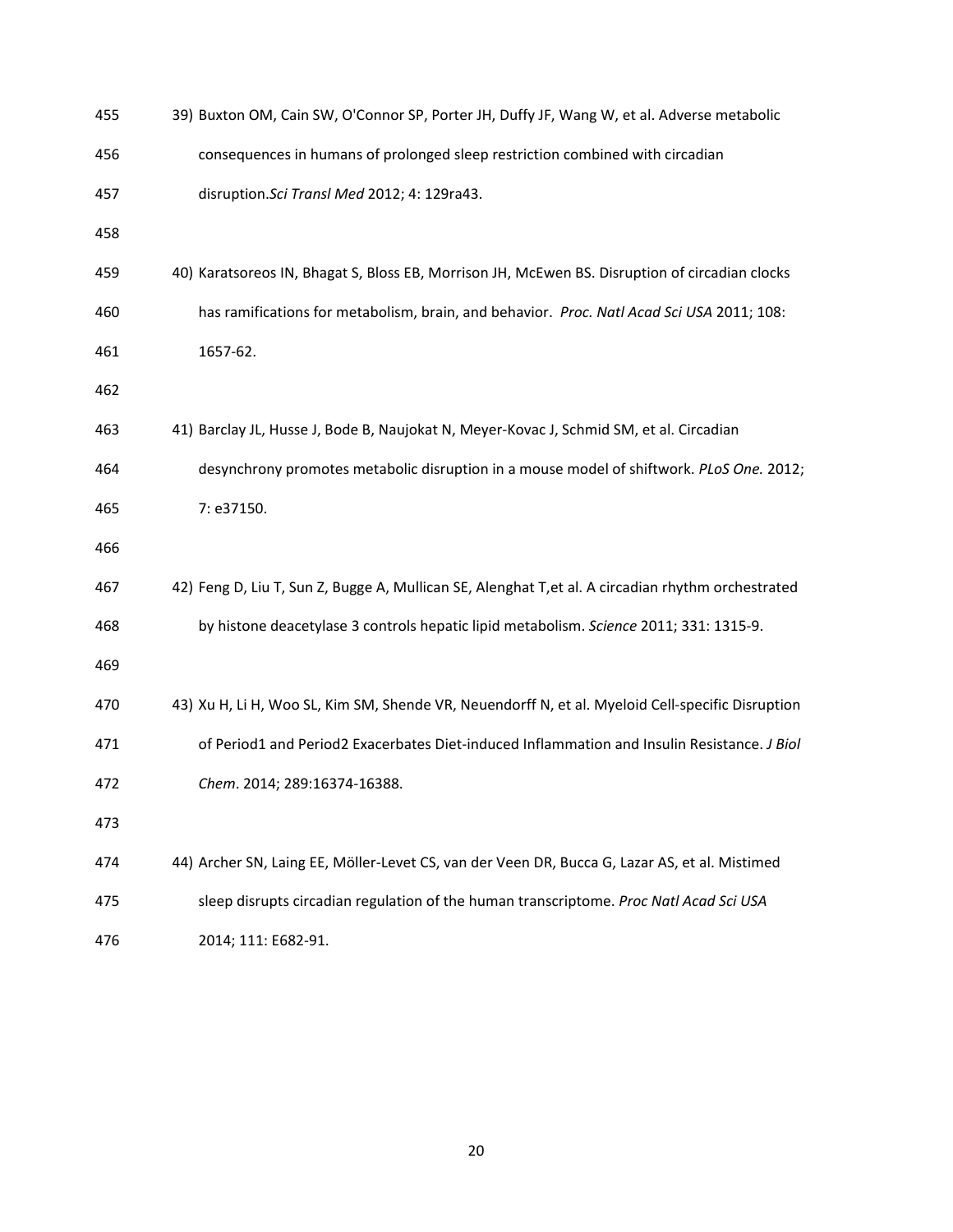- 477 **Figure 1**. Social jetlag associated with metabolic measures.
- 478 Social jetlag is significantly associated with: A) body mass Index (kg/m<sup>2</sup>); B) fat mass (kgs); D)
- 479 obesity and E) Metabolic Syndrome, but not with C) waist circumference (mm). The bars
- 480 represent the mean values or percent of specific measures organized into 1 hour bins, with the
- 481 number inside the bar representing N. The error bars represent standard errors. \* p-values <
- 482 0.05.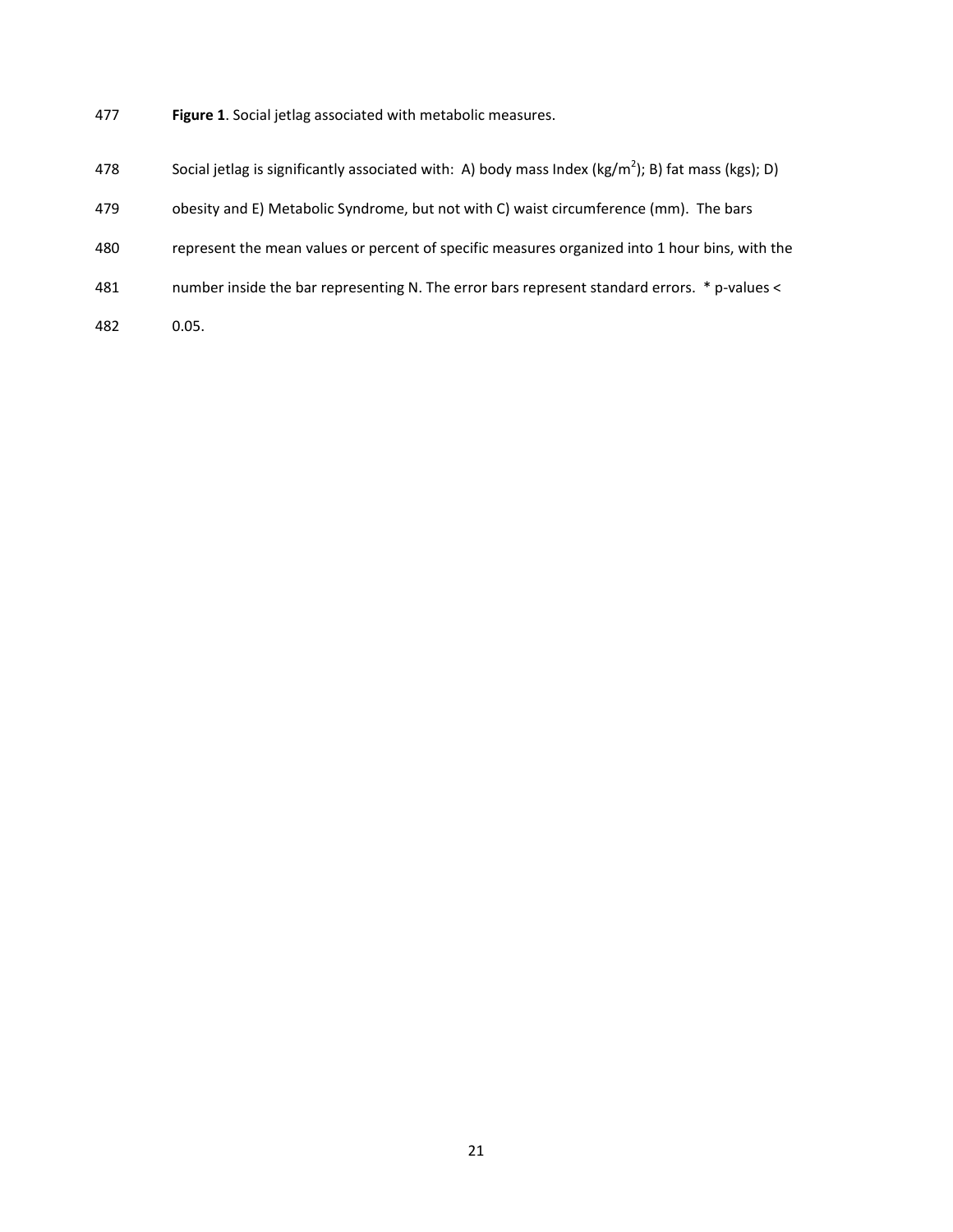483 **Figure 2.** Social jetlag differs between metabolically healthy and unhealthy obese individuals.

| 485 | Social jetlag predicted obesity status such that there were higher social jetlag levels in  |
|-----|---------------------------------------------------------------------------------------------|
| 486 | metabolically unhealthy obese individuals compared to non-obese individuals. There were no  |
| 487 | significant differences between healthy obese individuals and either non-obese or unhealthy |
| 488 | obese individuals. The bars represent social jetlag scores of non-obese, healthy obese, and |
| 489 | unhealthy obese individuals, with the number inside the bars representing N. The error bars |
| 490 | represent standard errors. * p-values < 0.05.                                               |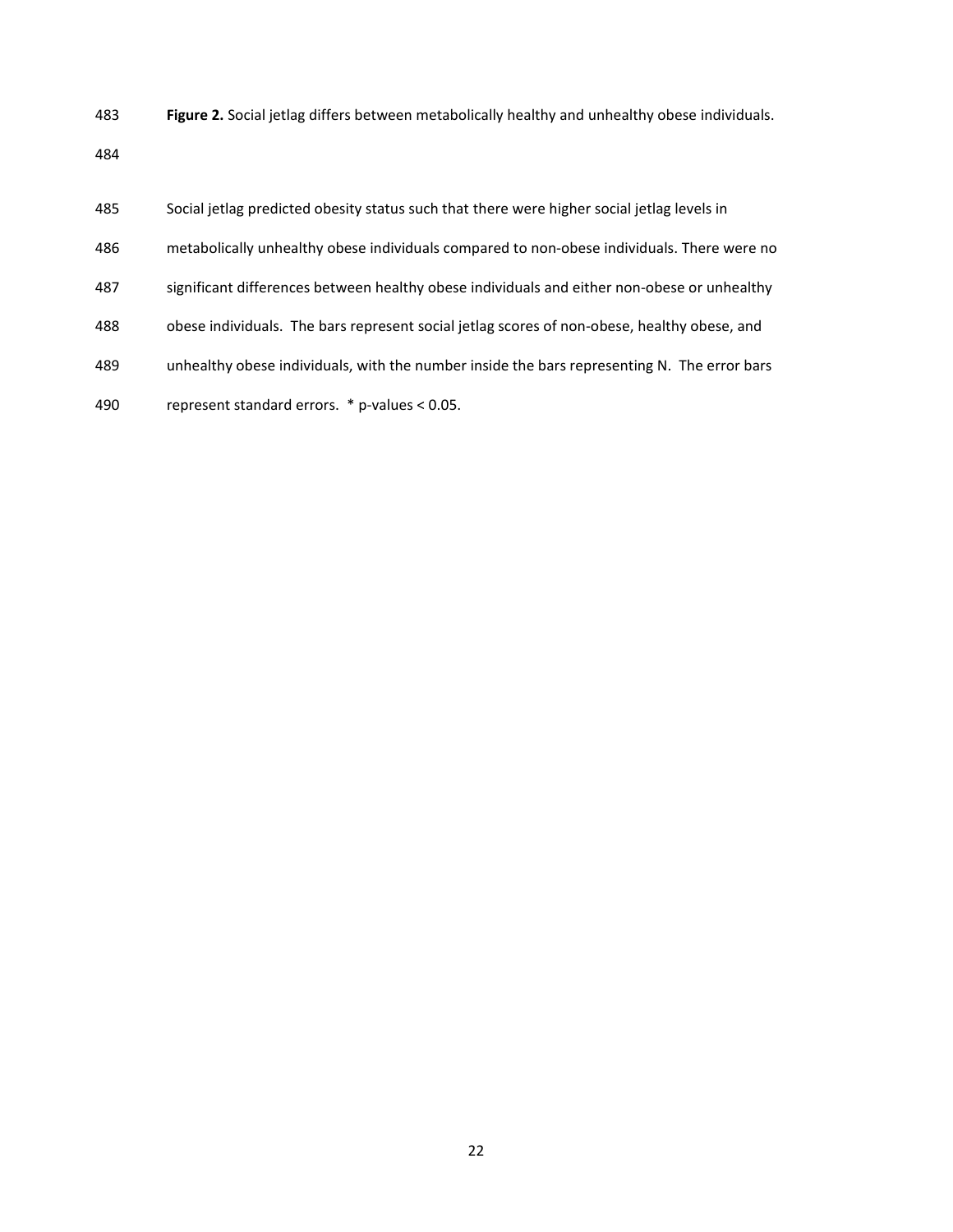- 491 **Figure 3.** Social Jetlag associated with obesity-related biomarkers for inflammation and diabetes.
- 492 Social jetlag was associated with the obesity-related disease indicators for A) inflammation, C-
- 493 Reactive Protein levels (CRP) and B) diabetes, glycated hemoglobin (p-values < 0.05 see Table 3).
- 494 The bars represent the mean values of specific measures organized into 1 hour bins, with the
- 495 number inside the bar representing N. The error bars represent standard errors. \* p-values <
- 496 0.05.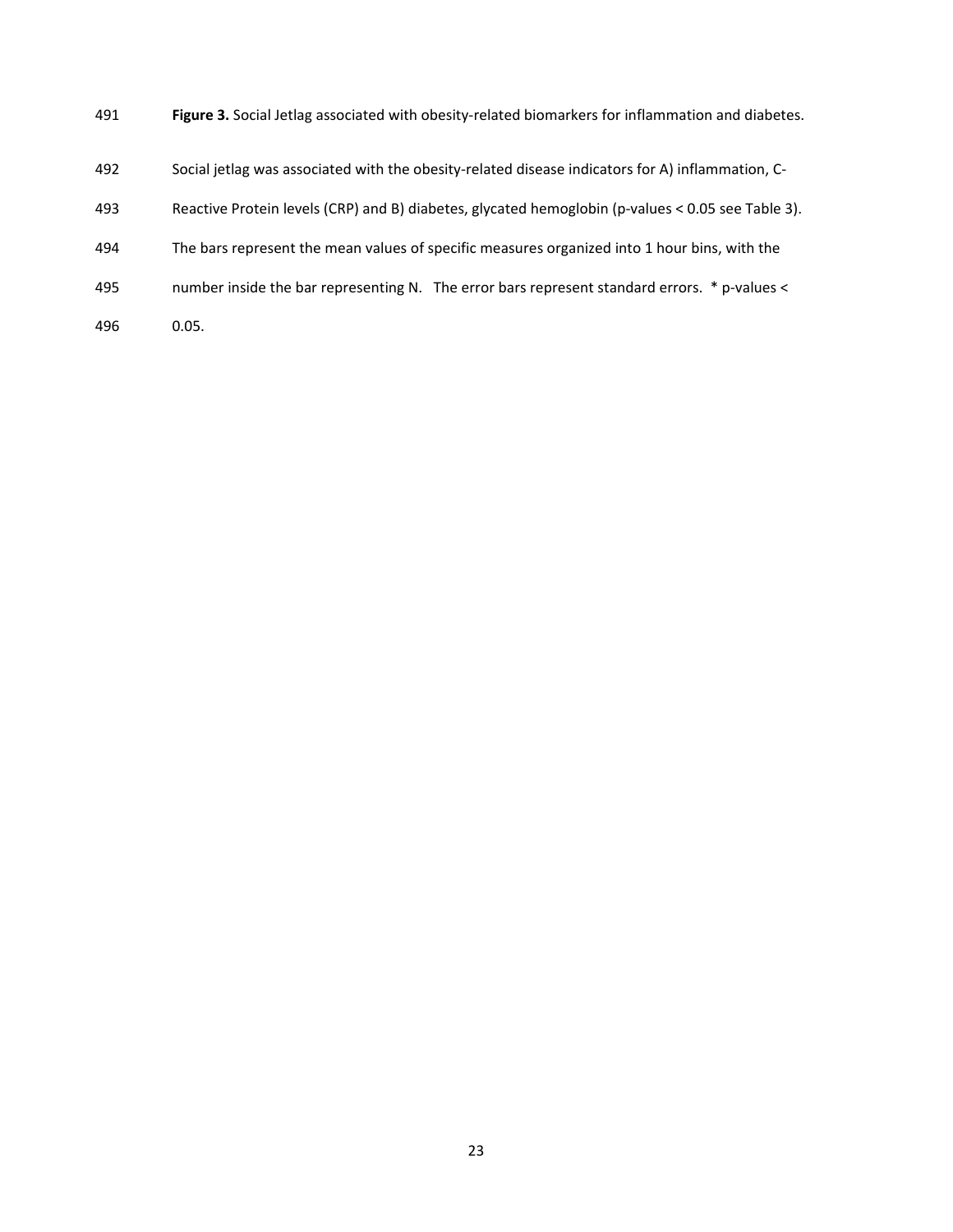- 497 **Table 1. Social jetlag is associated with metabolic measures: BMI, Fat Mass, Waist Circumference,**
- 498 **Obesity and Metabolic Syndrome.**

500 **Table is in landscape format, so is an additional document (called Table 1).** 

501

502 We used linear regression models to test associations with continuous outcome measures of BMI 503 (kg/m<sup>2</sup>), fat mass (kg), and waist circumference (cm). We used logistic regressions to test 504 associations with binary outcome measures of obesity and the metabolic syndrome. Significant p-505 values ( $p < 0.05$ ) are shown in bold. The units for the covariants are: sex was coded as female =1, 506 male =2; chronotype is unitless, sleep duration (hours) and social jetlag (hours).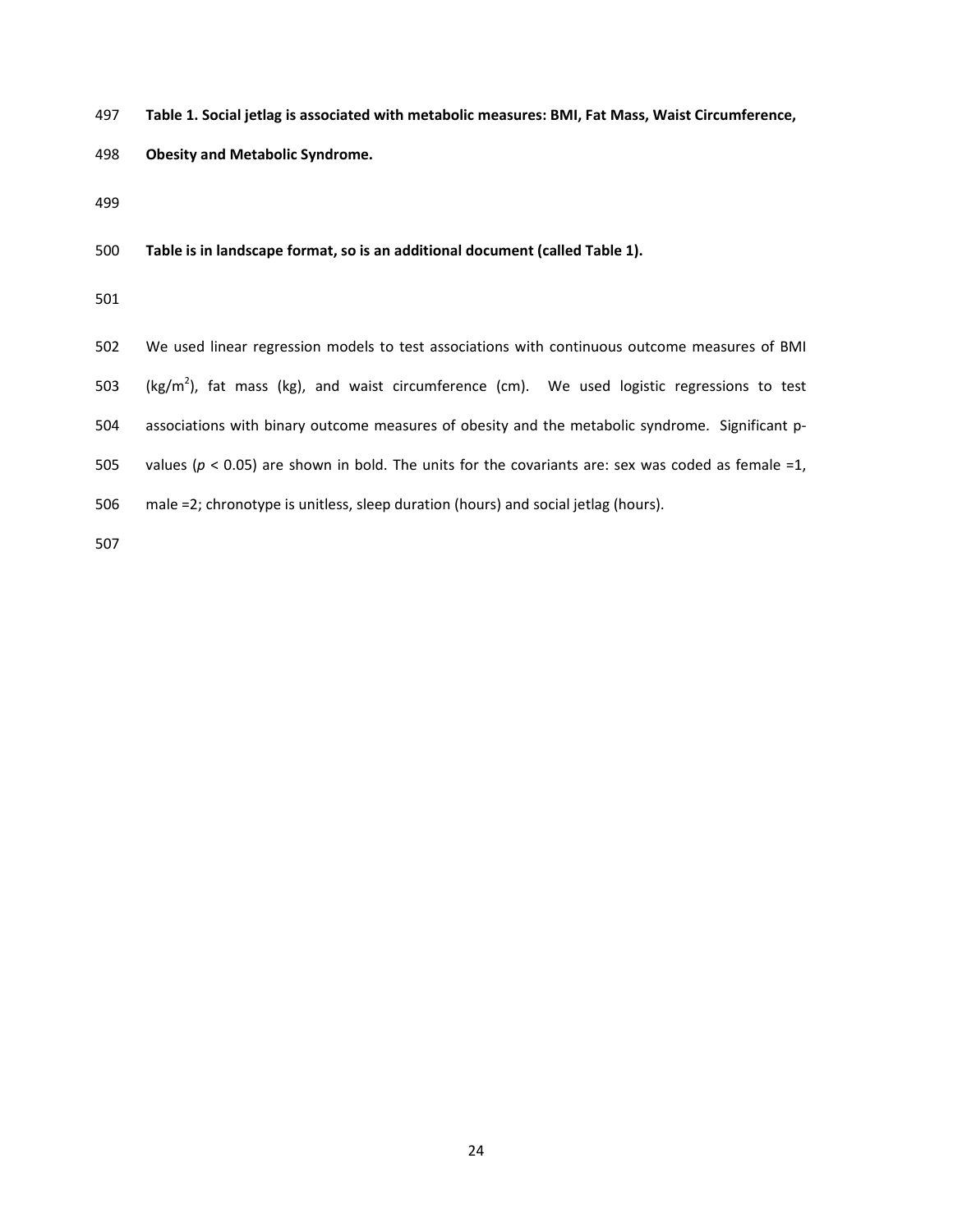508 **Table 2. Associations between social jetlag and weight and metabolic measures are increased by** 

| <b>Weight and</b><br><b>Metabolic measures</b> | <b>Controlling for Sex,</b><br><b>Chronotype, and Sleep</b><br><b>Duration</b> |                                      | And controlling for<br>smoking $1$ |         | And controlling smoking<br>and $SES2$ |         |  |
|------------------------------------------------|--------------------------------------------------------------------------------|--------------------------------------|------------------------------------|---------|---------------------------------------|---------|--|
|                                                | $\beta$ (s.e.)                                                                 | $\beta$ (s.e.)<br>p-value<br>p-value |                                    |         | $\beta$ (s.e.)                        | p-value |  |
| BMI                                            | 0.10(0.24)                                                                     | 0.012                                | 0.13(0.24)                         | 0.002   | 0.12(0.24)                            | 0.004   |  |
| Fat mass                                       | 0.084(0.48)                                                                    | 0.031                                | 0.11(0.48)<br>0.005                |         | 0.10(0.48)                            | 0.009   |  |
| Waist circumference                            | 0.072(5.2)                                                                     | 0.052                                | 0.09(5.2)                          | 0.017   | 0.08(5.2)                             | 0.034   |  |
|                                                | OR (95% CI)                                                                    | p-value                              | OR (95% CI)                        | p-value | OR (95% CI)                           | p-value |  |
| Obesity                                        | $1.2$ (1.0 to 1.5)                                                             | 0.045                                | 1.3(1.0 to 1.5)                    | 0.019   | $1.2$ (1.0 to 1.5)                    | 0.035   |  |
| Metabolic Syndrome                             | 1.3(1.0 to 1.6)                                                                | 0.031                                | 1.3(1.0 to 1.6)                    | 0.043   | $1.2$ (1.0 to 1.5)                    | 0.063   |  |

509 **controlling for smoking and decreased by controlling for socioeconomic status (SES).** 

510 We used linear regression models to test associations between social jetlag and continuous outcome

511 measures of BMI, fat mass, and waist circumference; the table shows the standardized coefficient

512 (β), standard error (s.e.) and p-values for social jetlag as a predictor variable. The units for β for BMI,

513 fat mass and waist circumference are hours/(kg/m<sup>2</sup>), hours/kg and hours/cm, respectively. We used

514 logistic regressions to test associations between social jetlag and binary outcome measures of

515 obesity and the metabolic syndrome; the table shows the odds ratio (OR), 95% confidence interval

516 for the odds ratio (95% CI) and p-values for social jetlag as a predictor variable.

<sup>1</sup> 517 Individuals who smoked had lower BMI (r = -.13, *p* < .001), less fat mass (r = -0.14, *p* < .001), smaller

518 waist circumference (r = -.09, *p =* .003) and lower risk for obesity (r = -.08, *p* = .02). Smoking was not

519 associated with risk for metabolic syndrome (r = .02, *p* = .51).

520 <sup>2</sup> Lower SES status was significantly associated with higher BMI ( $r = -0.09$ ,  $p = 0.009$ ), greater waist

- 521 circumference (r = -.08, *p =* .02), and higher risk for obesity (r = -.08, p = .03). Lower SES status was
- 522 also marginally significantly associated with more fat mass ( $r = -.06$ ,  $p = .09$ ) but not with risk for the
- 523 metabolic syndrome ( $r = -0.05$ ,  $p = 0.13$ ).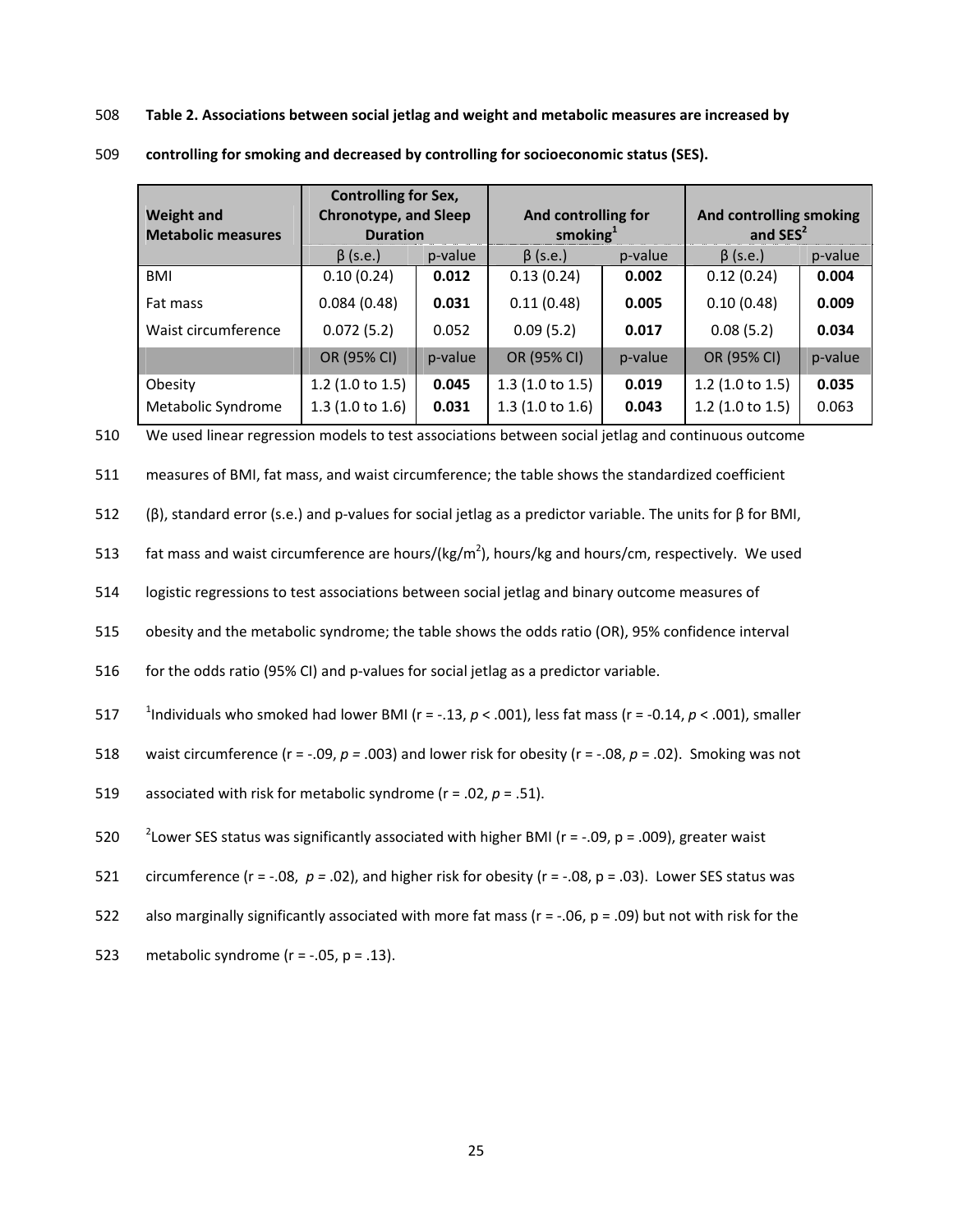- 524 **Table 3. Social jetlag is associated with obesity-related disease indicators for inflammation and**
- 525 **diabetes.**

| <b>Obesity related</b><br>disease indicators                     | <b>Controlling for Sex,</b><br>Chronotype, Sleep duration |         | And controlling for<br>smoking $1$ |         | And controlling for<br>smoking and SES <sup>2</sup> |         |  |
|------------------------------------------------------------------|-----------------------------------------------------------|---------|------------------------------------|---------|-----------------------------------------------------|---------|--|
|                                                                  | OR (95% CI)                                               | p-value | OR (95% CI)                        | p-value | OR (95% CI)                                         | p-value |  |
| <b>High sensitivity C-</b><br>reactive protein<br>levels (hsCRP) | 1.3(1.0 to 1.6)                                           | .046    | 1.2 $(1.0 to 1.5)$                 | .102    | $1.2$ (1.0 to 1.5)                                  | .092    |  |
| Glycated<br>Hemoglobin                                           | 1.3(1.0 to 1.6)                                           | .018    | 1.2 $(1.0 to 1.6)$                 | .053    | $1.2$ (1.0 to 1.5)                                  | .112    |  |

526 This table shows the odds ratio (OR), 95% confidence interval for the odds ratio (95% CI) and p-

527 values for social jetlag as a predictor in logistic regression models after excluding the healthy obese

528 individuals (n=100).

529 <sup>1</sup> 1ndividuals who smoked were more likely to have high glycated hemaglobin levels ( $r = .11$ ,  $p < .001$ )

530 but not high hsCRP levels ( $r = .03$ ,  $p = .33$ ).

531 <sup>2</sup> Lower SES status was related to high glycated hemaglobin levels ( $r = -10$ ,  $p = .007$ ) but not high

532 hsCRP levels ( $r = -.02$ ,  $p = .58$ ).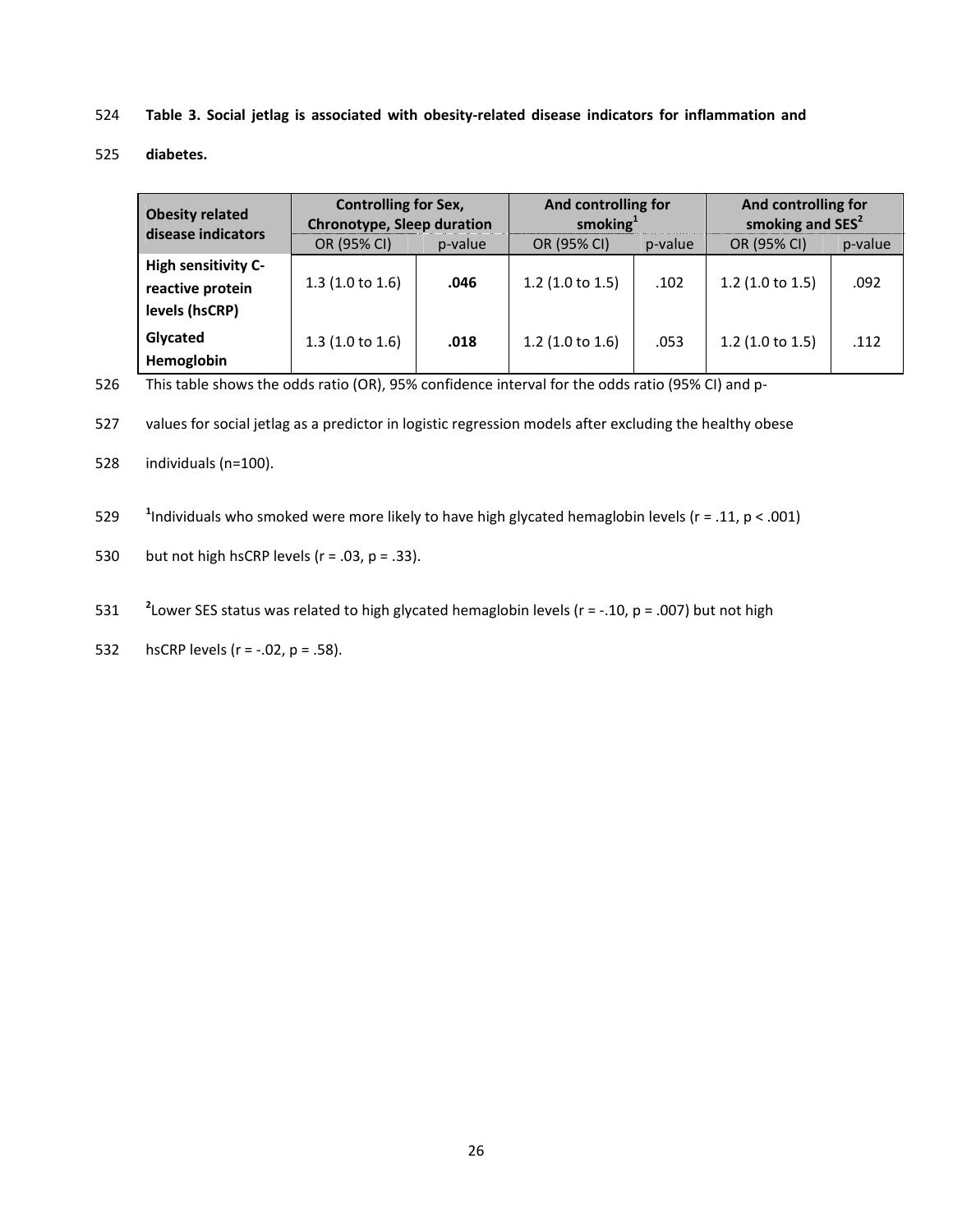| <b>Predictor</b>      | BMI ( $\text{kg/m}^2$ ) |                | Fat Mass (kg)  |         | Waist (mm)     |         | <b>Obesity</b>     |         | <b>Metabolic Syndrome</b> |         |
|-----------------------|-------------------------|----------------|----------------|---------|----------------|---------|--------------------|---------|---------------------------|---------|
| Variable              | $\beta$ (s.e.)          | $D -$<br>value | $\beta$ (s.e.) | p-value | $\beta$ (s.e.) | p-value | OR (95% CI)        | p-value | OR (95% CI)               | p-value |
| Sex                   | 0.07(0.4)               | .056           | $-0.27(0.8)$   | .000    | 0.39(8.4)      | .000    | 1.0 (0.7 to 1.3)   | 0.806   | 2.1 (1.4 to 3.2)          | 0.000   |
| Chronotype            | $-0.06(0.2)$            | .166           | $-0.03(0.4)$   | .528    | $-0.04(4.3)$   | .289    | $0.9$ (0.8 to 1.1) | 0.353   | 1.2 $(1.0 to 1.4)$        | 0.121   |
| <b>Sleep Duration</b> | $-0.04(0.2)$            | .333           | $-0.02(0.4)$   | .432    | $-0.05(4.3)$   | .123    | $0.9$ (0.8 to 1.1) | 0.192   | $1.0$ (0.8 to 1.2)        | 0.679   |
| <b>Social Jetlag</b>  | 0.10(0.2)               | .012           | 0.08(0.5)      | .031    | 0.07(5.1)      | .052    | 1.2 $(1.0 to 1.5)$ | 0.045   | 1.3(1.0 to 1.6)           | 0.031   |

**Table 1. Social jetlag is associated with metabolic measures: BMI, Fat Mass, Waist Circumference, Obesity and Metabolic Syndrome.**

We used linear regression models to test associations with continuous outcome measures of BMI (kg/m<sup>2</sup>), fat mass (kg), and waist circumference

(cm). We used logistic regressions to test associations with binary outcome measures of obesity and the metabolic syndrome. Significant p-

values ( $p$  < 0.05) are shown in bold. The units for the covariants are: sex was coded as female =1, male =2; chronotype is unitless, sleep duration

(hours) and social jetlag (hours).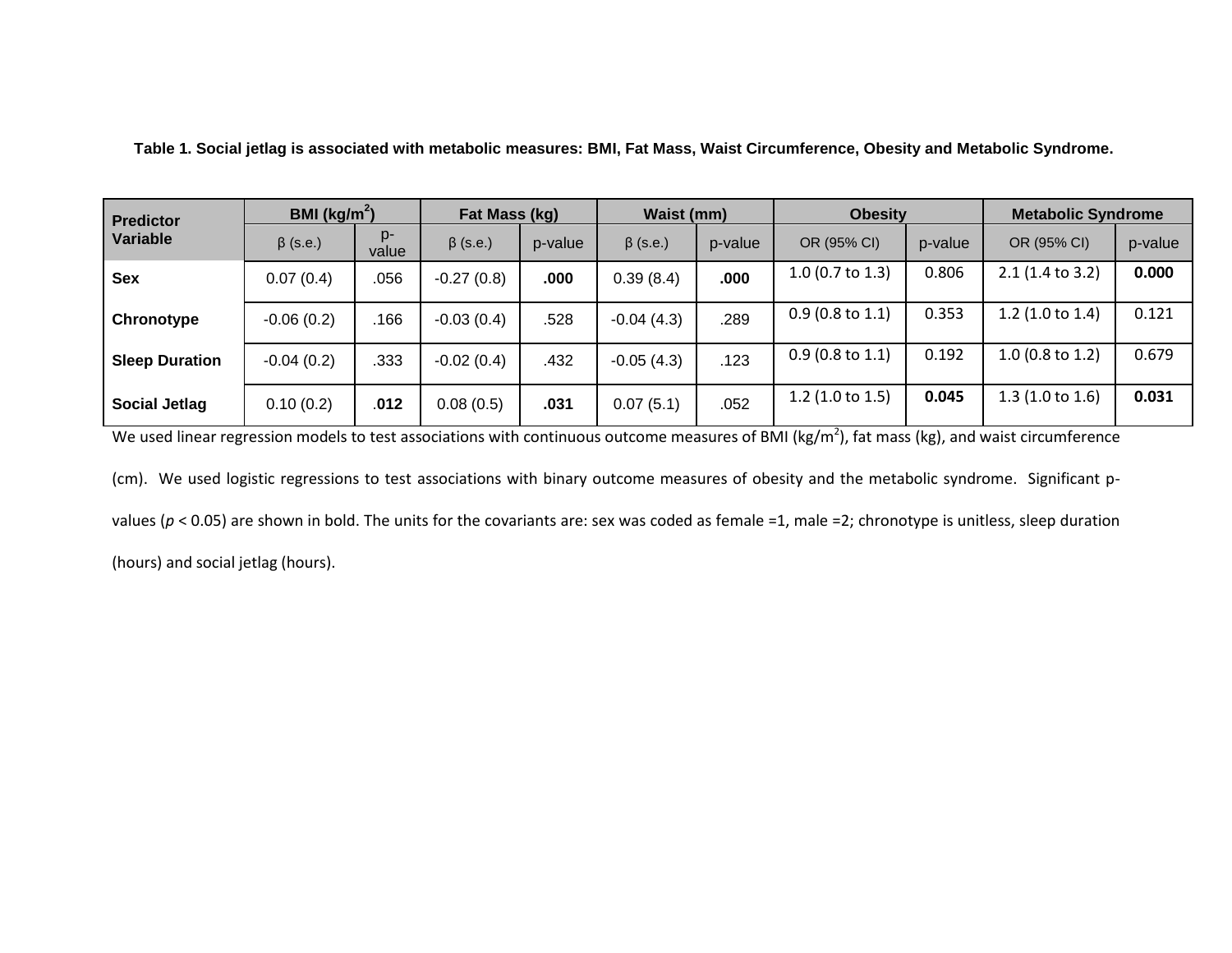

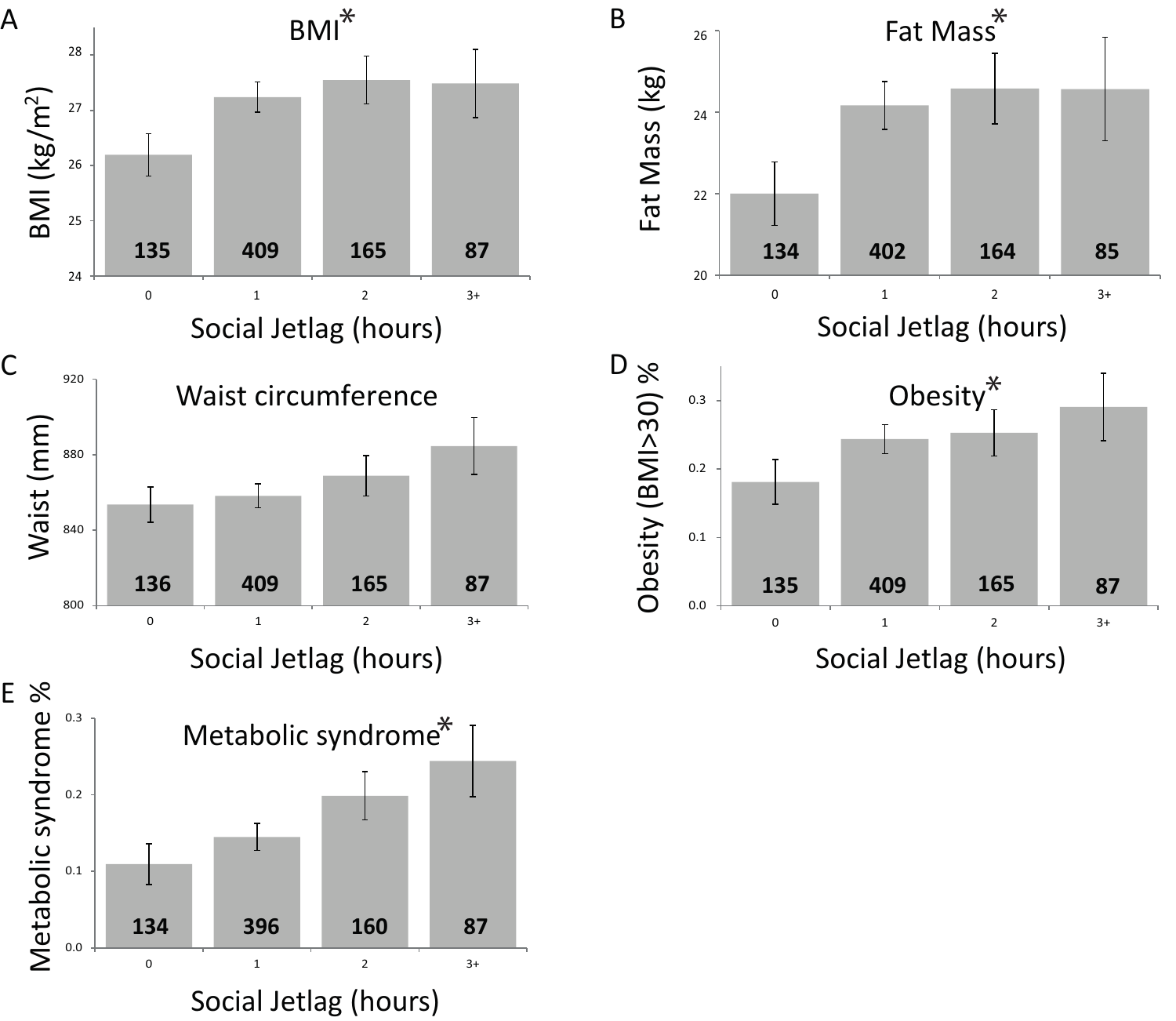